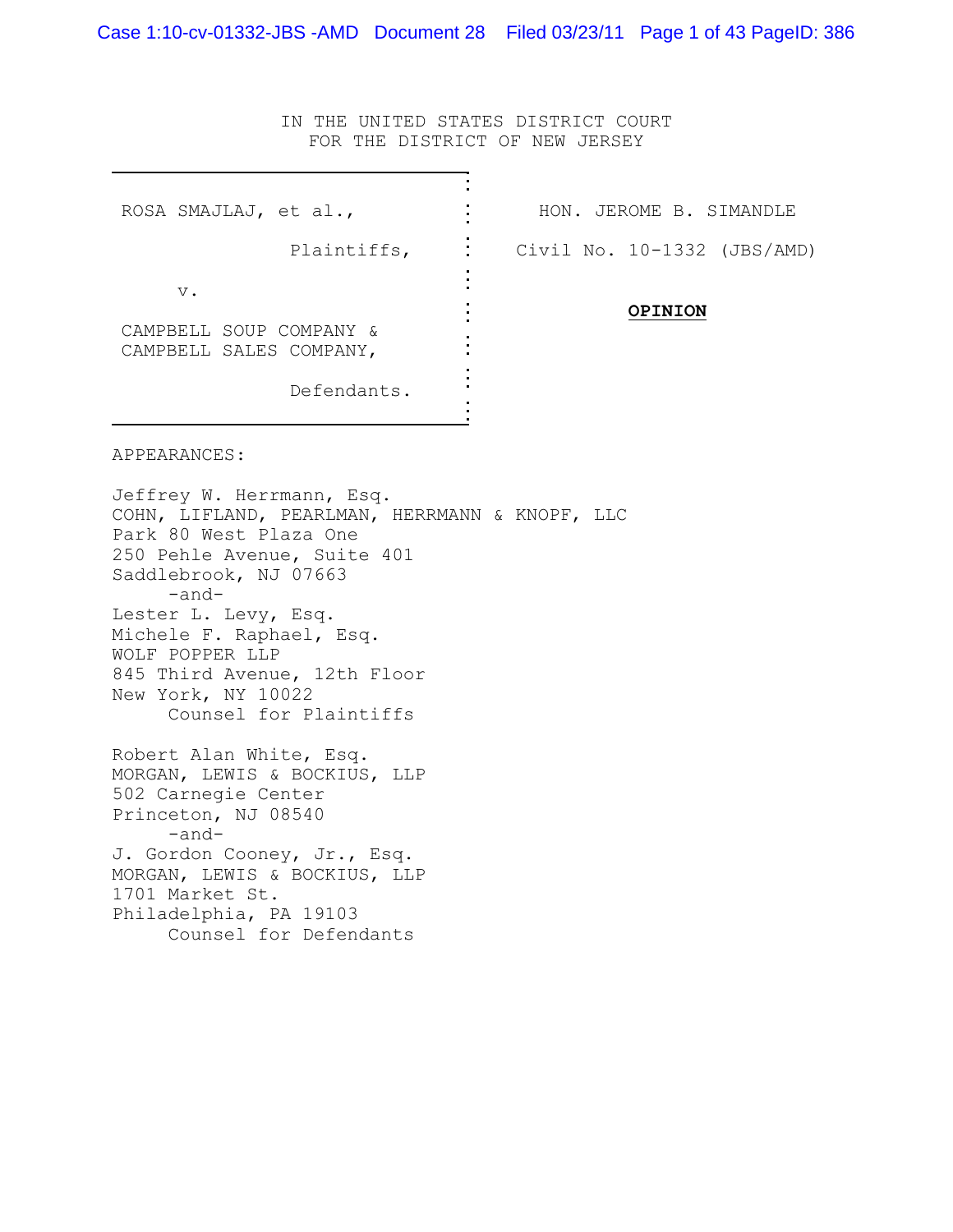**SIMANDLE**, District Judge:

#### **I. INTRODUCTION**

This putative class action is before the Court on Defendants' motion to dismiss the Amended Complaint pursuant to Rule 12(b)(6) of the Federal Rules of Civil Procedure. [Docket Item 15.] Plaintiffs allege that they are consumers who were misled by the labels on cans of Campbell's less-sodium tomato soups, as well as Campbell's website and other marketing, into buying cans of the higher-priced less-sodium soups even though the sodium content of those soups was equal or nearly equal to that of Campbell's regular tomato soup. Defendants seek to dismiss the claims, arguing that claims based on nutritional labeling are preempted by the Federal Food, Drug, and Cosmetic Act (FDCA), maintaining that the soup labels and marketing information were not misleading as a matter of law, and contending that Plaintiffs received a product worth its price and therefore suffered no loss. The two principal issues are: whether Plaintiffs' claims are preempted because they would impose requirements on Defendants that are different from what the FDCA requires; and whether the allegations in the Amended Complaint are sufficient to plead an "ascertainable loss," as required for a claim under New Jersey's Consumer Fraud Act. As explained in today's Opinion, the Court finds that Plaintiffs'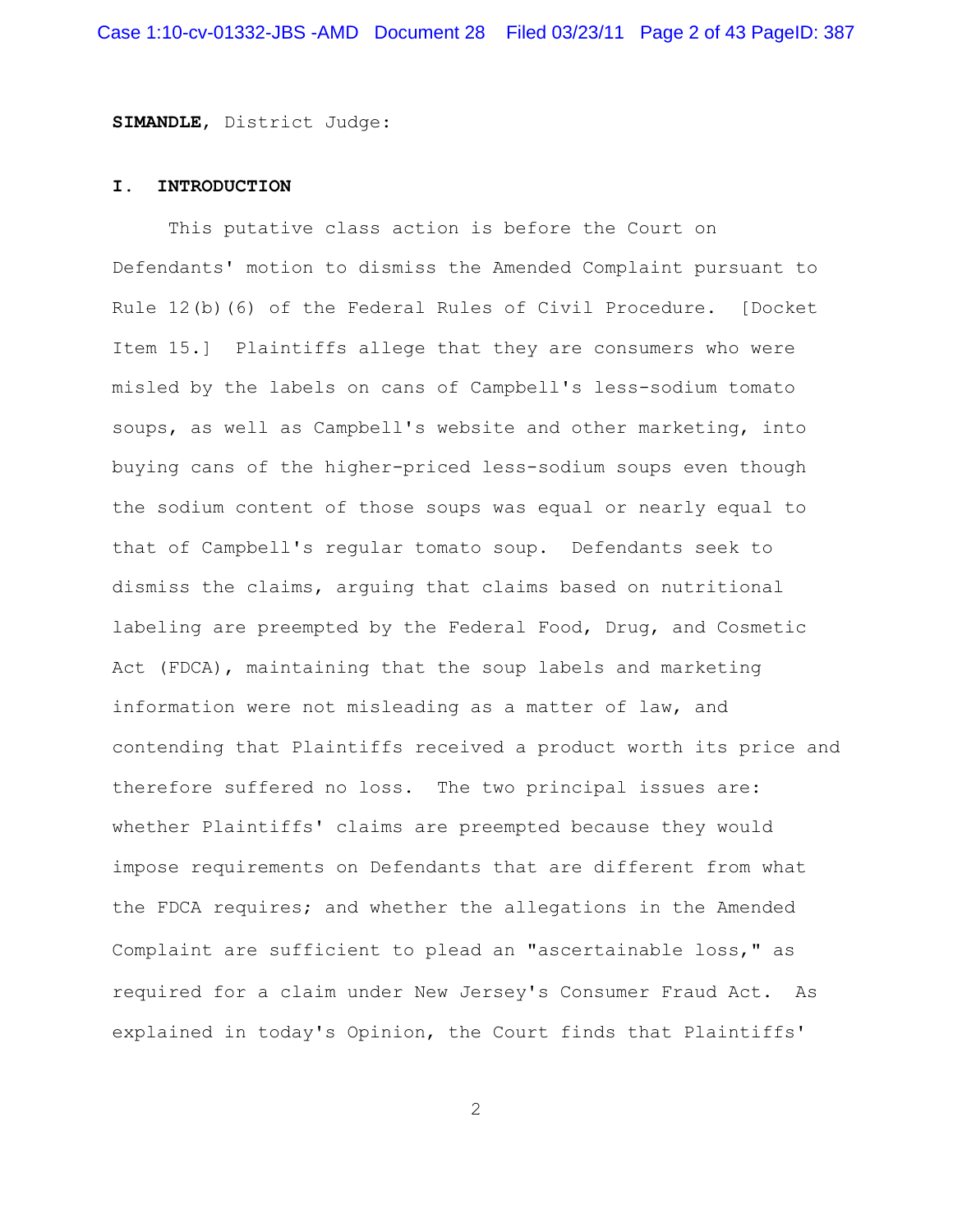claims are not preempted because they do not impose requirements on Defendants that are not imposed by the FDCA. The Court also finds that Plaintiffs sufficiently plead claims under both the Consumer Fraud Act and New Jersey's common law of express warranties.

#### **II. BACKGROUND**

Plaintiffs are consumers of Campbell's tomato soups who claim they were misled by claims made with respect to Campbell's less-sodium tomato soups. They putatively represent a class defined as "[a]ll persons residing in the United States who purchased Campbell's 25% Less Sodium Tomato Soup and/or 30% Less Sodium Healthy Request Tomato Soup at anytime from September 1, 2009 to the present" as well as a New Jersey subclass defined as "[a]ll persons residing in the State of New Jersey who purchased Campbell's 25% Less Sodium Tomato Soup and/or 30% Less Sodium Healthy Request Tomato Soup at anytime from September 1, 2009 to the present." (Am. Compl.  $\mathbb{I}$  40-41.) Plaintiffs allege that, during the class period, Campbell's regular tomato soup contained 480 mg of sodium per serving, which is the same amount of sodium that was contained in its 25% Less Sodium Tomato Soup, and only 2% more than the amount contained in the Healthy Request Soup. (Am. Compl. ¶¶ 18, 31.) During the class period, some labels on cans of both less-sodium soups displayed statements comparing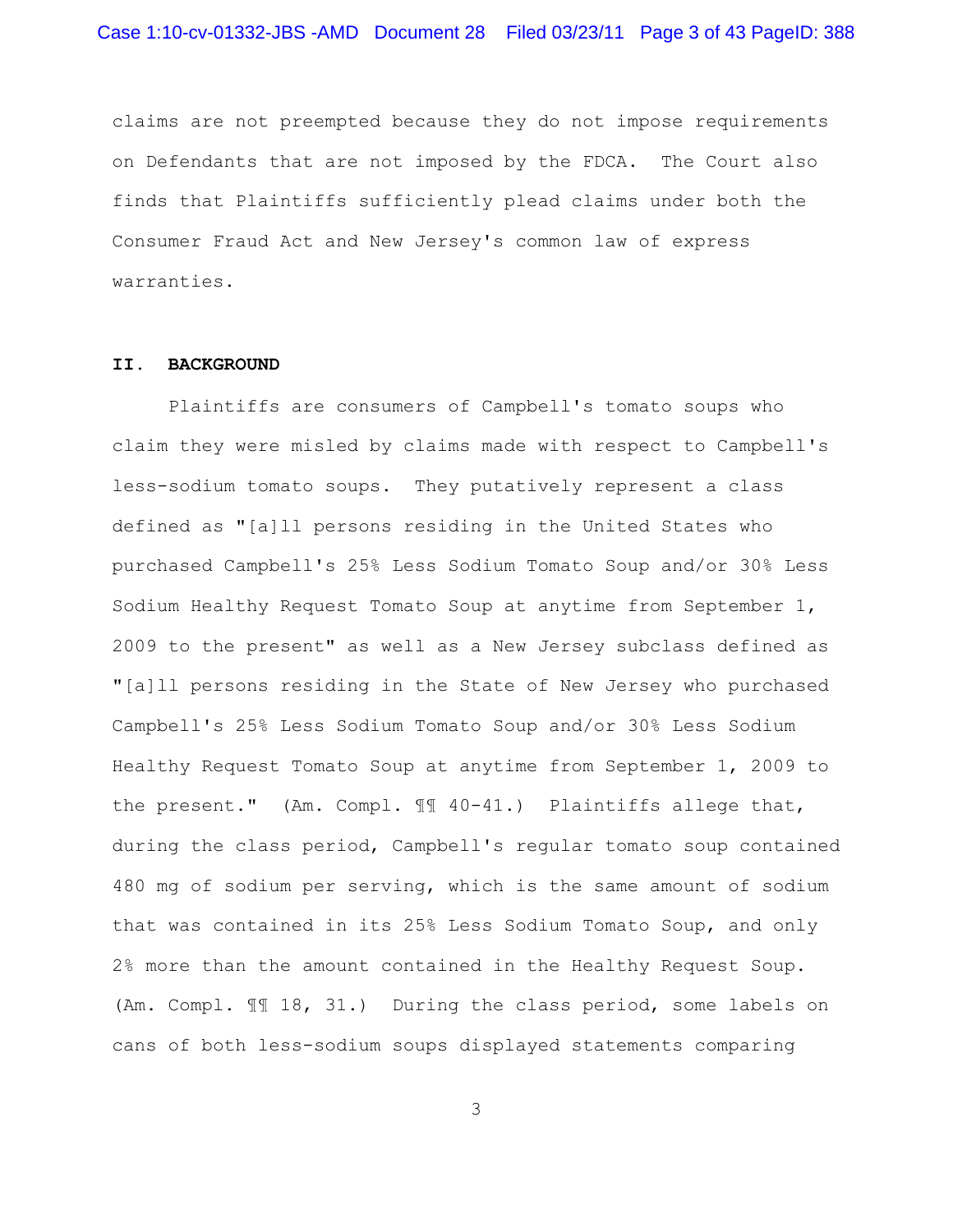their sodium content to "OUR REGULAR PRODUCT." (Am. Compl. ¶¶ 21, 30.) According to Plaintiffs, consumers who bought those soups were misled into thinking that "OUR REGULAR PRODUCT" referred to Campbell's regular tomato soup that contained 480 mg of sodium.<sup>1</sup>

Additionally, during the class period, some of the cans of the 25% Less Sodium soup were labeled "25% LESS SODIUM THAN REGULAR CONDENSED SOUP," which Plaintiffs claim is misleading in the same way as the other labels. (Am. Compl. ¶ 23.) On the side of the label on the less-sodium cans comparing the sodium content to "REGULAR CONDENSED SOUP" is a picture of a can of the regular tomato soup, together with the large-font words "The famous taste . . . with less salt!" (Am. Compl. ¶ 23.) Underneath that picture and phrase is a small-font explanation that Campbell's regular tomato soup is healthy because it uses sea salt which allows them to use less sodium. The large-font front-facing claim on this version of the 25% less sodium label also contains a footnote, printed on the reverse side in fine print, which expands on the 25% comparison statement by saying, "This product contains 480 mg of sodium versus an average of 830

 $1$  The Amended Complaint alleges that the comparison on the 25% Less Sodium labels bearing the phrase "OUR REGULAR PRODUCT" is actually a comparison to an "undefined, hodge podge" of Campbell's other soups, (Am. Compl. ¶¶ 22, 25), but the Amended Complaint does not make any allegation about the intended comparator of the Healthy Request soups.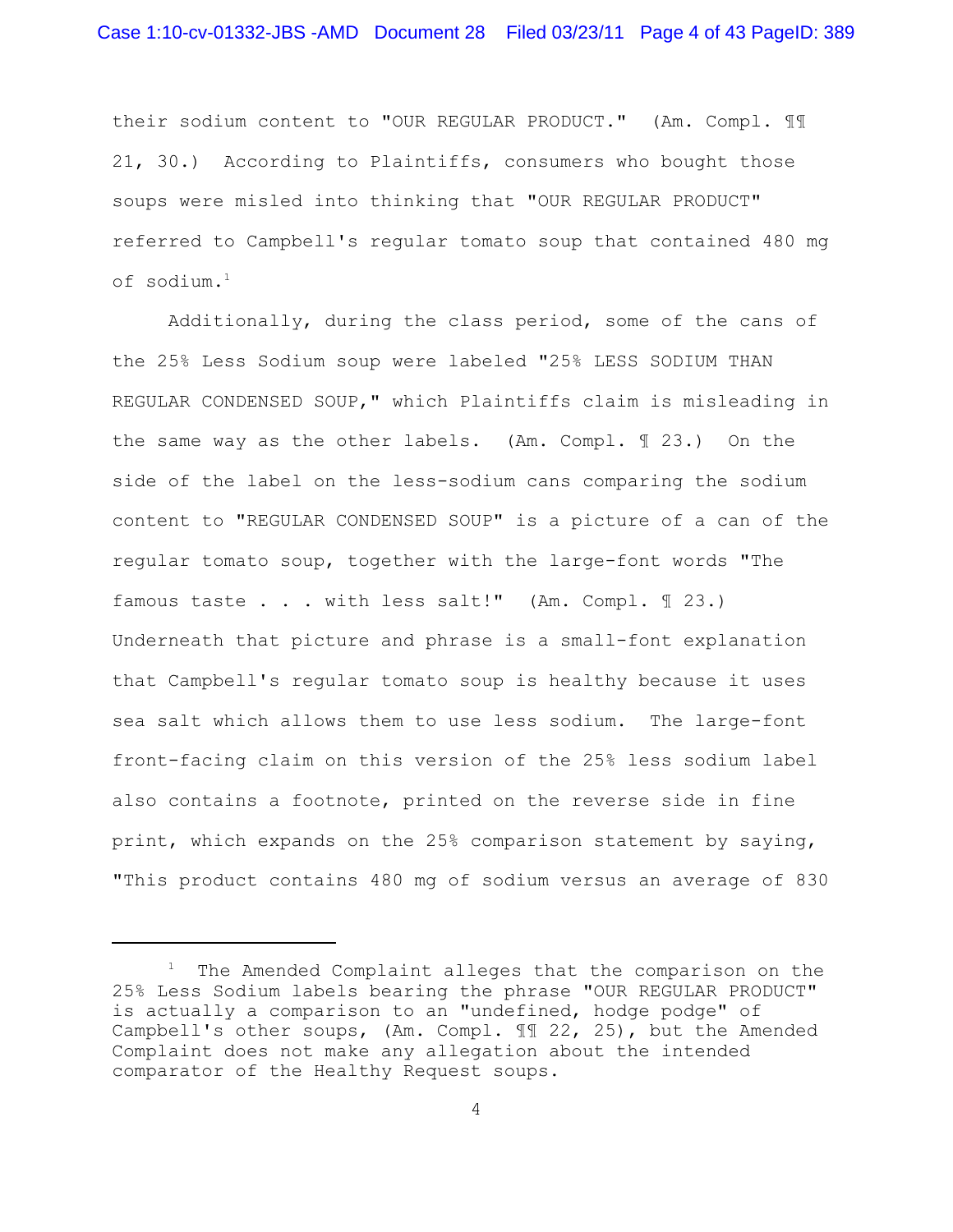mg for our regular condensed soup." (Am. Compl. ¶ 23.)

Plaintiffs also identify other sources of allegedly misleading statements. They allege that Campbell's website was misleading because it displayed the 25% Less Sodium Tomato Soup together with the regular tomato soup, leading consumers to believe that the 25% Less Sodium Tomato Soup had 25% less sodium than the regular tomato soup. (Am. Compl. 1 27.) Plaintiff Velez alleges that she purchased cans of the 25% Less Sodium soup "after viewing misleading statements and representations on the labels of the cans and Campbell's website which led her to believe that the Campbell's 25% Less Sodium Tomato Soup had 25% less sodium than Campbell's regular tomato soup." (Am. Compl. ¶ 7.) Plaintiffs also allege that Campbell's marketing materials misleadingly implied that the alternative soups contained substantially less sodium than the regular tomato soup. (Am. Compl. ¶ 33.)

Although it concerns matters outside the pleadings and therefore, as explained further in today's Opinion, is irrelevant for this Rule 12(b)(6) dismissal motion, it is helpful to be aware of some additional facts alleged by Defendants in order to better understand their position. According to Defendants' counsel, in September 2009 Campbell had only recently released the version of the regular tomato soup with a sodium content of 480 mg. That reformulated regular soup replaced an older regular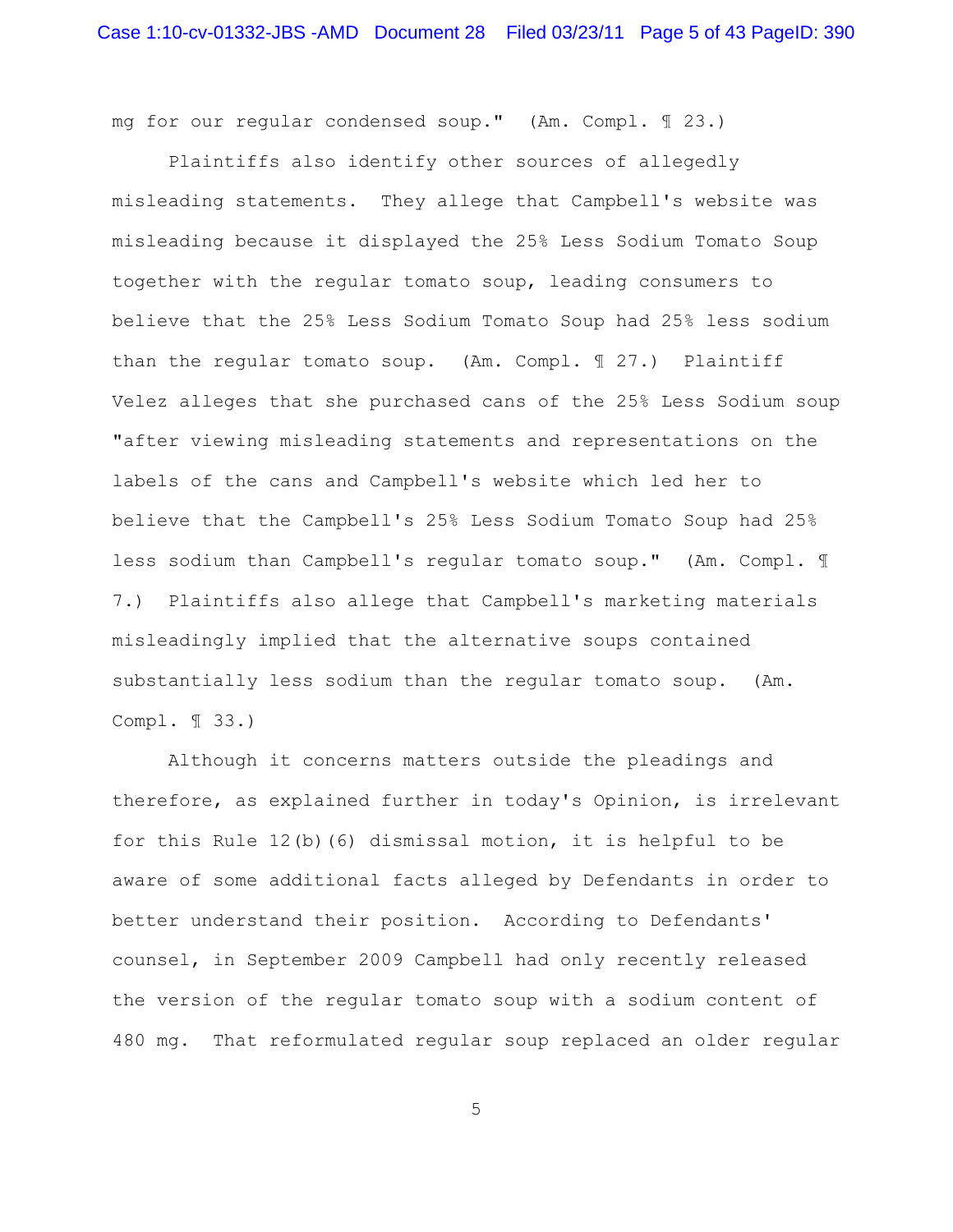soup, which had 710 mg of sodium. Defendants represent that Campbell simultaneously released newly labeled versions of the alternative soup lines, such that the Healthy Request soup no longer made any comparison statements, and the 25% Less soup began to use the comparison to "REGULAR CONDENSED SOUP." They also claim that the comparisons to "OUR REGULAR PRODUCT" were not comparisons to a hodge podge of soups, but were accurate comparisons to the old formulation of the regular tomato soup.

Plaintiffs bring two claims against Campbell Soup Company and Campbell Sales Company based on Plaintiffs' allegations that they were misled into paying for more expensive soup even though it did not contain less sodium than the cheaper alternative which was identical for their purposes. The first is a claim under the New Jersey Consumer Fraud Act, N.J. Stat. Ann. § 56:8-1, which prohibits among other things "misrepresentation . . . in connection with the sale or advertisement of any merchandise." N.J. Stat. Ann. § 56:8-2, 56:8-1(c),(e). The second claim is a breach of express warranty claim, based on the labels' representations regarding the relative sodium contents of the soups. Plaintiffs also seek injunctive relief, which they mistakenly characterize as a cause of action.

The named Plaintiffs who remain in the case are four New Jersey residents: Diane Semon, Wendy Kates, Christine Velez, and Barbara Doster. A fifth named Plaintiff from New York, Rosa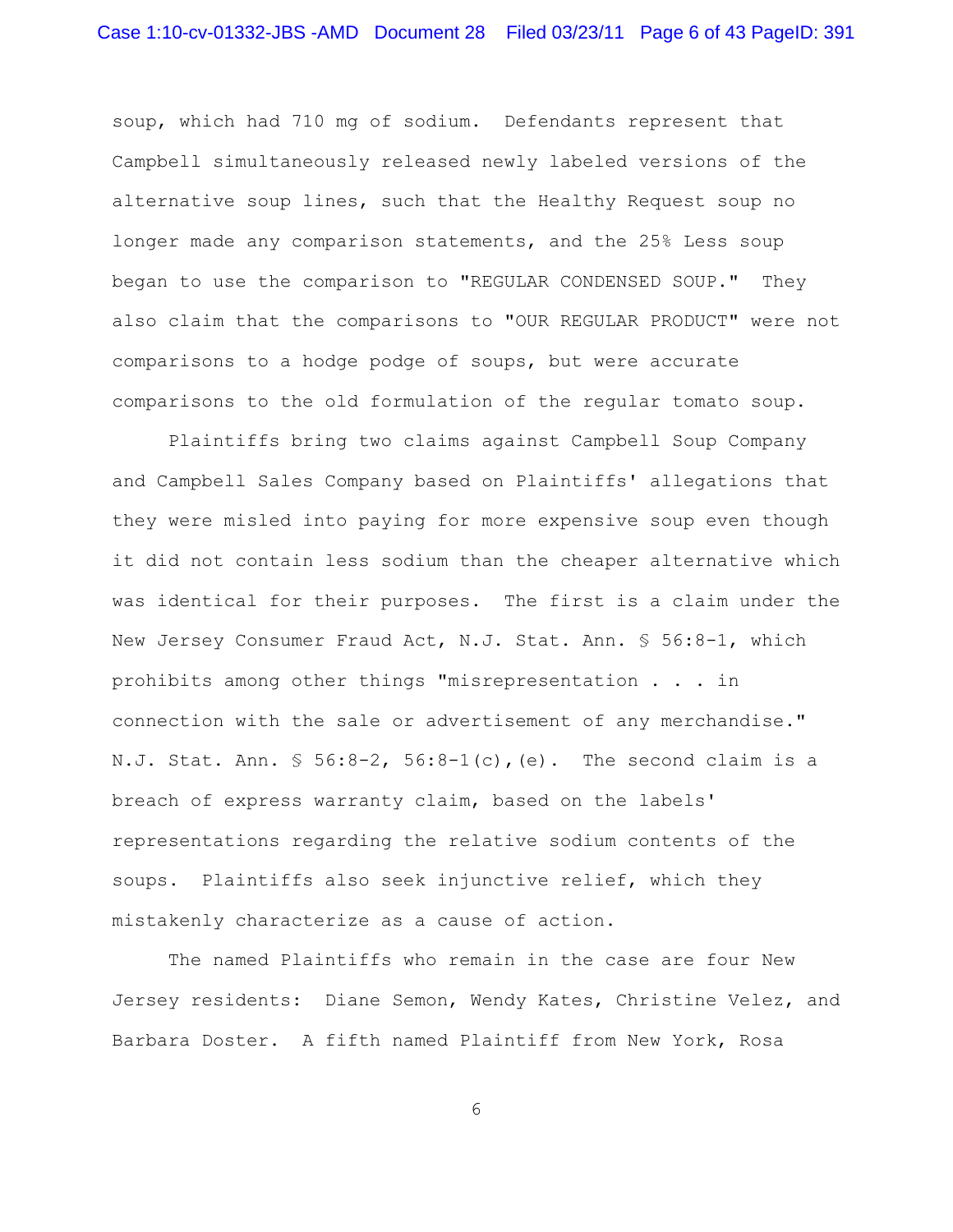Smajlaj, voluntarily dismissed her claims. [Docket Item 17.] Although the remaining named Plaintiffs are citizens of the same state as Defendants, many members of the proposed class are citizens of other states, providing this Court jurisdiction under 28 U.S.C. § 1332(d)(2).

#### **III. DISCUSSION**

## **A. Standard**

Under Rule  $8(a)(2)$  of the Federal Rules of Civil Procedure, a pleading that states a claim for relief need only contain "a short and plain statement of the claim showing that the pleader is entitled to relief." Rule 8(a)(2), Fed. R. Civ. P. To the extent that Plaintiffs' claims sound in fraud or misrepresentation they "must state with particularity the circumstances constituting fraud." Rule 9(b), Fed. R. Civ. P.

In deciding Defendants' motion to dismiss, the Court must look to the face of the complaint and decide, taking all of the allegations of fact as true and construing them in a light most favorable to Plaintiffs, whether the Amended Complaint contains "sufficient factual matter, accepted as true, to 'state a claim to relief that is plausible on its face.'" Ashcroft v. Iqbal, 129 S. Ct. 1937, 1949 (2009) (quoting Bell Atl. Corp. v. Twombly, 550 U.S. 544, 570 (2007)); Fowler v. UPMC Shadyside, 578 F.3d 203, 210 (3d Cir. 2009). A plaintiff is obligated to "provide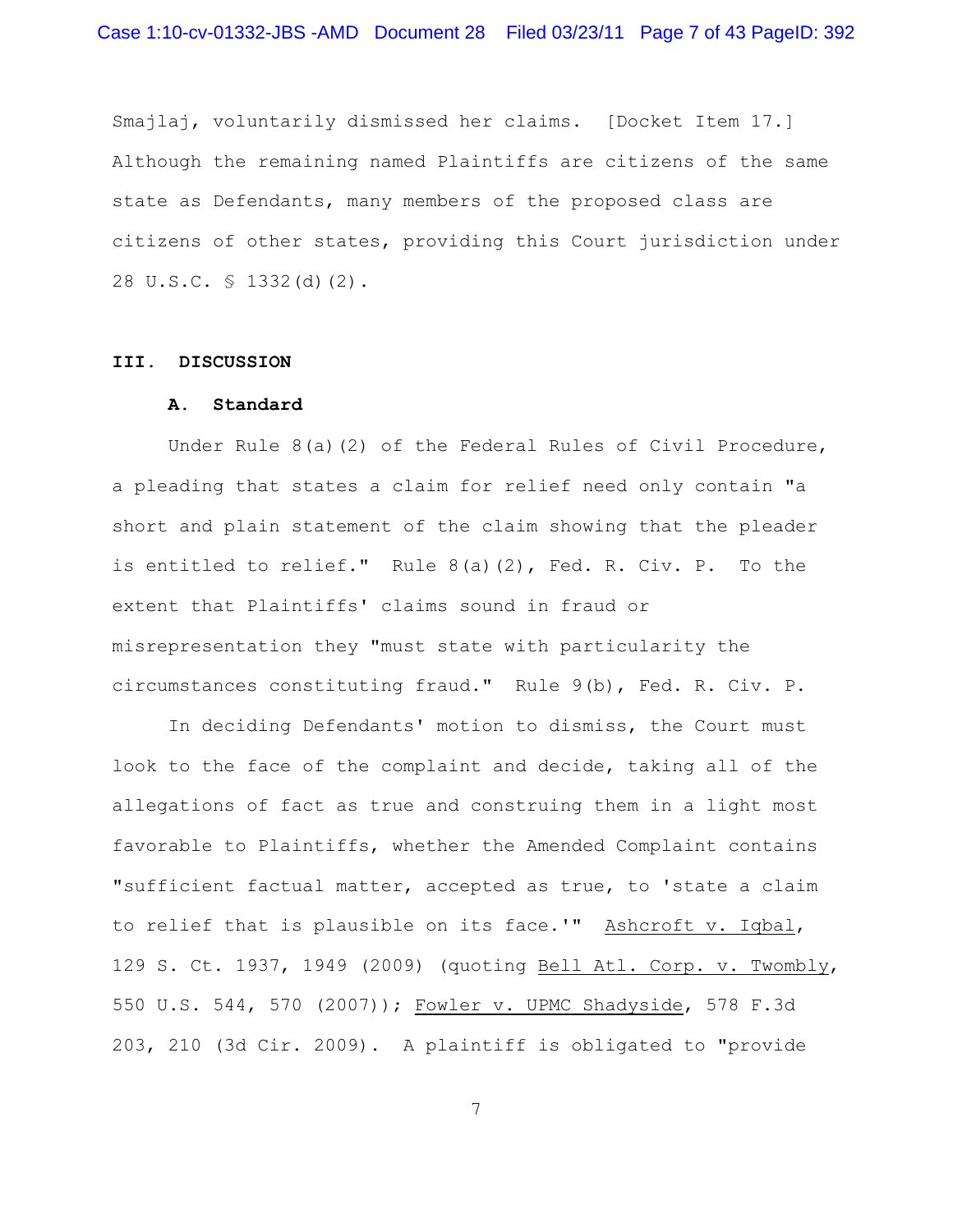the 'grounds' of his 'entitle[ment] to relief,'" which requires more than "labels and conclusions," but he is not required to lay out "detailed factual allegations," Twombly, 550 U.S. at 555 (quoting Papasan v. Allain, 478 U.S. 265, 286 (1986), except to the extent required in this case by Rule 9(b), Fed. R. Civ. P. A complaint must contain facially plausible claims, that is, a plaintiff must "plead factual content that allows the court to draw the reasonable inference that the defendant is liable for the misconduct alleged." Twombly, 550 U.S. at 556.

Only the allegations in the Amended Complaint, matters of public record, orders, and exhibits attached to the Amended Complaint are taken into consideration. Chester County Intermediate Unit v. Pennsylvania Blue Shield, 896 F.2d 808, 812 (3d Cir. 1990). The Court will therefore consider, without objection, five cans of soups marked at oral argument, Exs. P-1 & 2 and Exs. D-1, 2 &3, since each label is referred to in the Amended Complaint.

However, the Court will not consider the representations made by Campbell about the existence of and timing of the release of the reformulated regular soup and the dates of the changed labels of the alternative soups. The Amended Complaint neither refers to nor relies upon this information. Indeed, the Amended Complaint does not even mention the changes that Defendants allege occurred. Consideration of these purported facts is not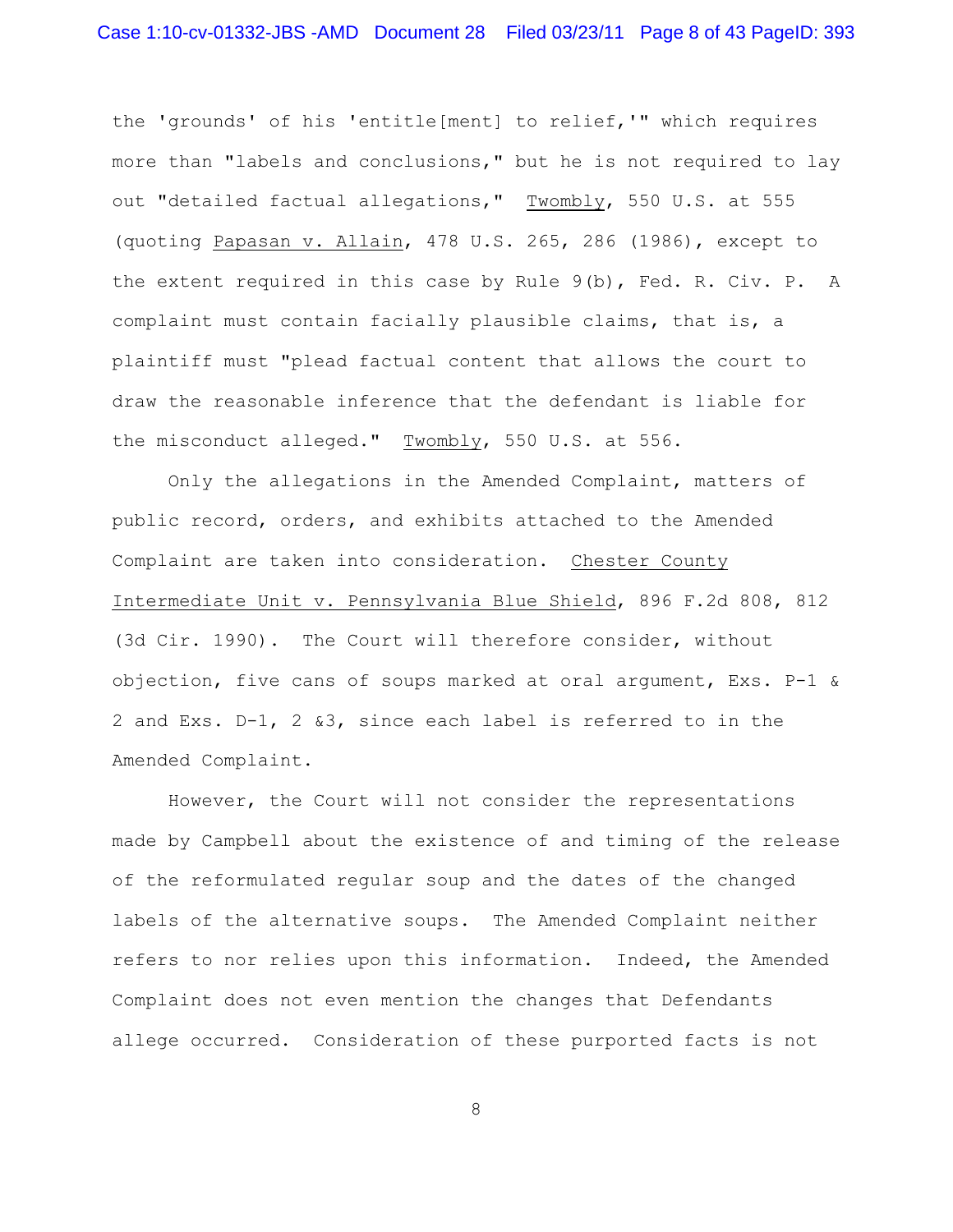warranted by the content of the Amended Complaint.

At oral argument, Defendants maintained that the factual context of the labeling change and its timing may be considered by the Court under the Supreme Court's decision in Iqbal, because that case endorsed this Court's reliance on its "judicial experience and common sense," and in that case the Supreme Court relied on various facts about the terrorist attacks of September 11, 2001 including that "[t]he September 11 attacks were perpetrated by 19 Arab Muslim hijackers who counted themselves members in good standing of al Qaeda, an Islamic fundamentalist group." Iqbal, 129 S. Ct. at 1950-51. Assuming for the sake of argument that Iqbal was endorsing the Court's consideration of certain facts outside the pleadings, the Court is not persuaded that the existence and timing of Campbell's release of a newly formulated tomato soup is akin to the general knowledge that the September 11, 2001 hijackers were Arab Muslims. The various representations made by Defendants' counsel are not appropriately considered when examining the sufficiency of the Amended Complaint under Rule 12(b)(6).

### **B. Preemption**

# 1. FDCA's preemption of non-identical nutritional labeling requirements

The Federal Food, Drug, and Cosmetic Act (FDCA) empowers the Food and Drug Administration (FDA) to protect the public health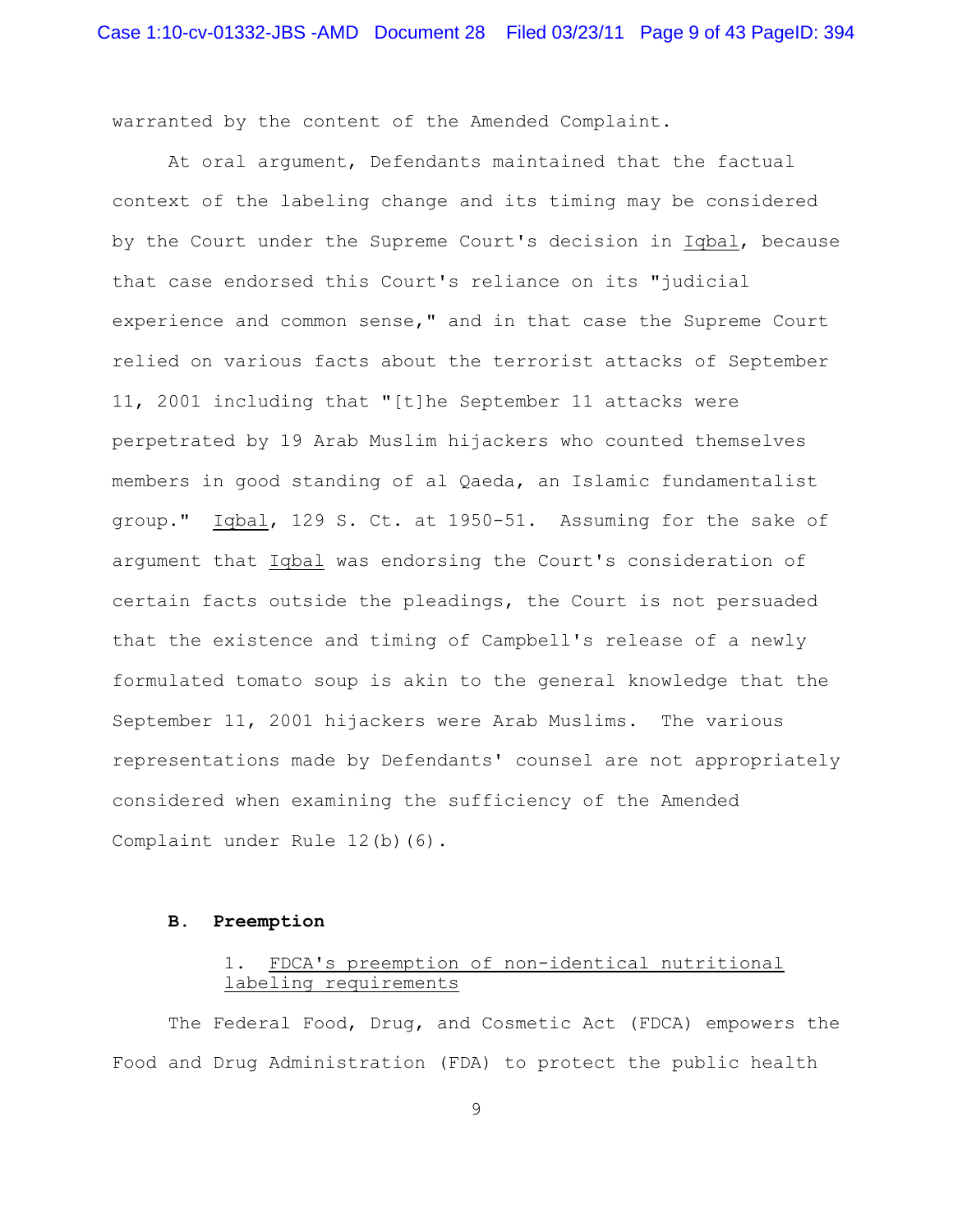by ensuring that "foods are safe, wholesome, sanitary, and properly labeled." 21 U.S.C. § 393(b)(2)(A). A food is not properly labeled if its labeling "is false or misleading in any particular." 21 U.S.C. § 343(a).

In 1990, Congress amended the FDCA by enacting the Nutrition Labeling and Education Act (NLEA), which altered, expanded, and clarified the labeling requirements of the FDCA. See 21 U.S.C. §§ 301, 321, 337, 343, 371. The 1990 amendments expressly preempt inconsistent state nutritional content labeling requirements. 21 U.S.C.  $\frac{1}{2}$  343-1(a)(1)-(5). Under the preemption provision, a state may not impose any requirement respecting any claims of nutritional content on labels "that is not identical to the requirement" imposed by the Act.  $\text{\$ } 343-1$  (a) (5).<sup>2</sup>

However, the purpose of the NLEA was not to preclude all state regulation of nutrition labeling, but instead to "prevent State and local governments from adopting inconsistent requirements with respect to the labeling of nutrients." H. Rep. No. 101-538 at 10, reprinted in 1990 U.S.C.C.A.N. 3336, 3337. State laws are not preempted so long as the requirements they impose on labeling are identical to the requirements of the FDCA. See  $\frac{1}{343-1(a)}$  (5) (prohibiting requirements that are not

 $2$  There is no implied preemption resulting from the Act since Congress declared that "[t]he Nutrition Labeling and Education Act of 1990 shall not be construed to preempt any provision of State law, unless such provision is expressly preempted." 101 Pub. L. 535, 104 Stat 2353, 2364 (Nov. 8, 1990).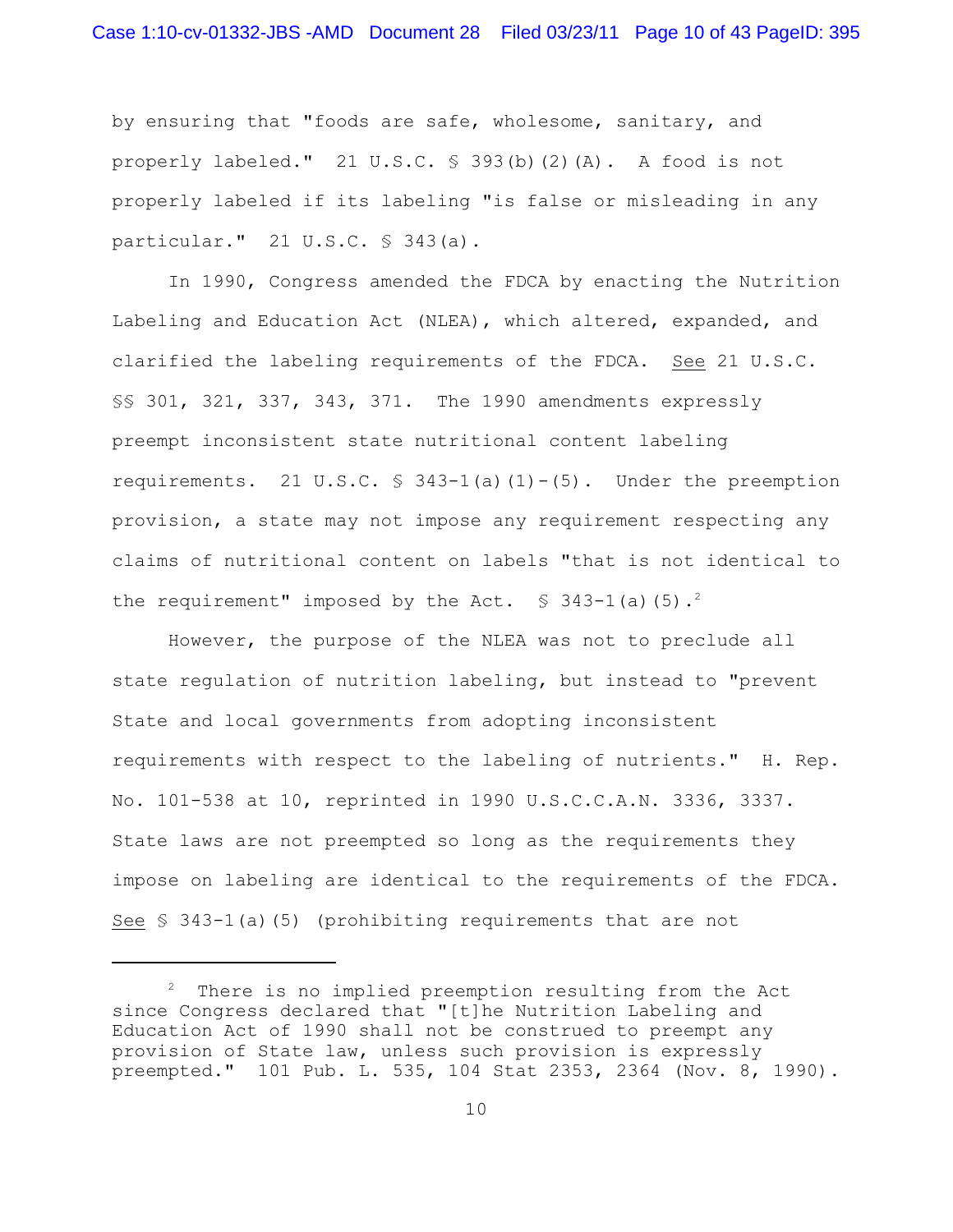identical); 60 Fed. Reg. 57076-01, 57120 (Nov. 13, 1995) ("[I]f the State requirement is identical to the Federal law, there is no issue of preemption."); Vermont Pure Holdings, Ltd. v. Nestle Waters North America, Inc., No. Civ. A. 03-11465 DPW, 2006 WL 839486, at \*5 (D. Mass. Mar. 28, 2006); Reyes v. Mcdonald's Corp., Nos. 06 C 1604, 06 C 2813, 2006 WL 3253579, at \*6 (N.D. Ill. Nov. 8, 2006); Ackerman v. Coca-Cola Co., No. CV-09-0395 (JG)(RML), 2010 WL 2925955, at \*6 (E.D.N.Y. July 21, 2010). When the state statute or cause of action would impose a requirement that is not the same as the federal requirement then it is preempted. See, e.g., Mills v. Giant of Maryland, LLC, 441 F. Supp. 2d 104, 108 (D.D.C. 2006) (finding that requirement of warning on milk products regarding lactose intolerance exceeds the requirements of the NLEA and is preempted); In re PepsiCo, Inc., Bottled Water Marketing and Sales Practices Litigation, 588 F. Supp. 2d 527, 536 (S.D.N.Y. 2008) (holding that requirement of disclosure that purified water was from tap water rather than other sources went beyond the requirements of disclosure set forth by the NLEA).

As explained below, because Plaintiffs' claims mirror the federal requirements, they are not preempted. $3$ 

 $3$  Since the Court finds that the claims based on the labels themselves are not preempted, the Court need not reach the question of whether the claims based on the website's display of can labels would be preempted as a consequence of the claims based on the labels themselves being preempted.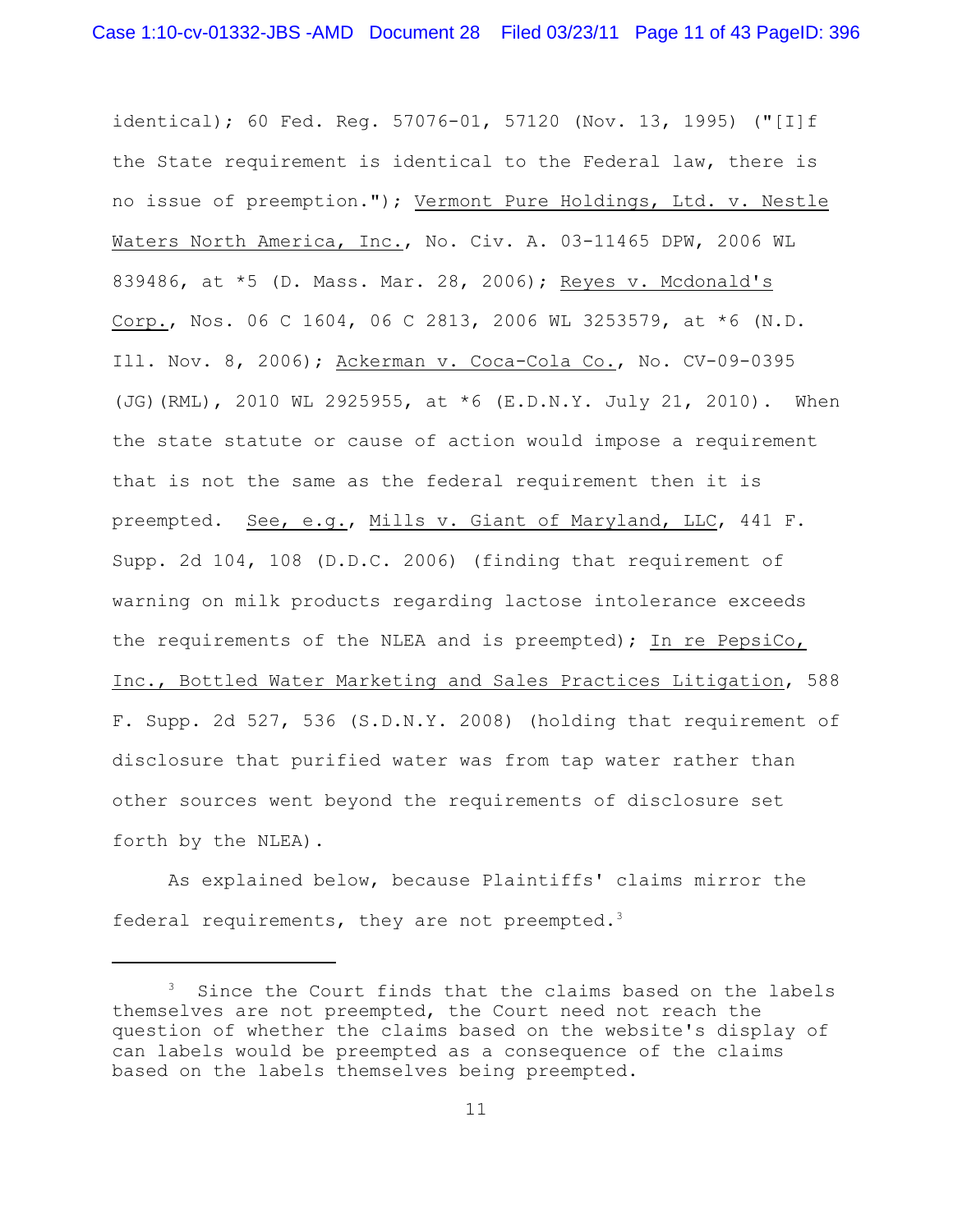# 2. Requirements imposed by Plaintiffs' claims

Section  $343(r)$  of the FDCA defines when a food is improperly labeled because of information contained on its label regarding nutrition levels and health-related claims.  $\S$  343(r). Subsection  $343(r)(1)$  applies to claims on labels about the level of certain nutrients, including sodium. Generally, nutrientlevel claims constitute misbranding unless they follow the regulations promulgated by the FDA.  $\$$  343(r)(2)(A).

The FDA's regulations for claims about sodium levels permit the use of the term "less sodium" when "[t]he food contains at least 25 percent less sodium per reference amount customarily consumed than an appropriate reference food as described in § 101.13(j)(1)" and "[t]he identity of the reference food and the percent (or fraction) that the sodium differs from the labeled food are declared in immediate proximity to the most prominent such claim." 21 C.F.R. § 101.61(b)(6); 21 C.F.R. § 101.13(j). This case involves Campbell's allegedly misleading identification of their chosen reference food.

The fundamental problem the FDA faced in crafting regulations for food labels comparing one food to another food was preventing manufacturers from making claims of relative nutrient values in comparison to a product that was unlikely to present a genuine alternative purchasing choice. In particular, the FDA faced three discrete types of misleading comparisons: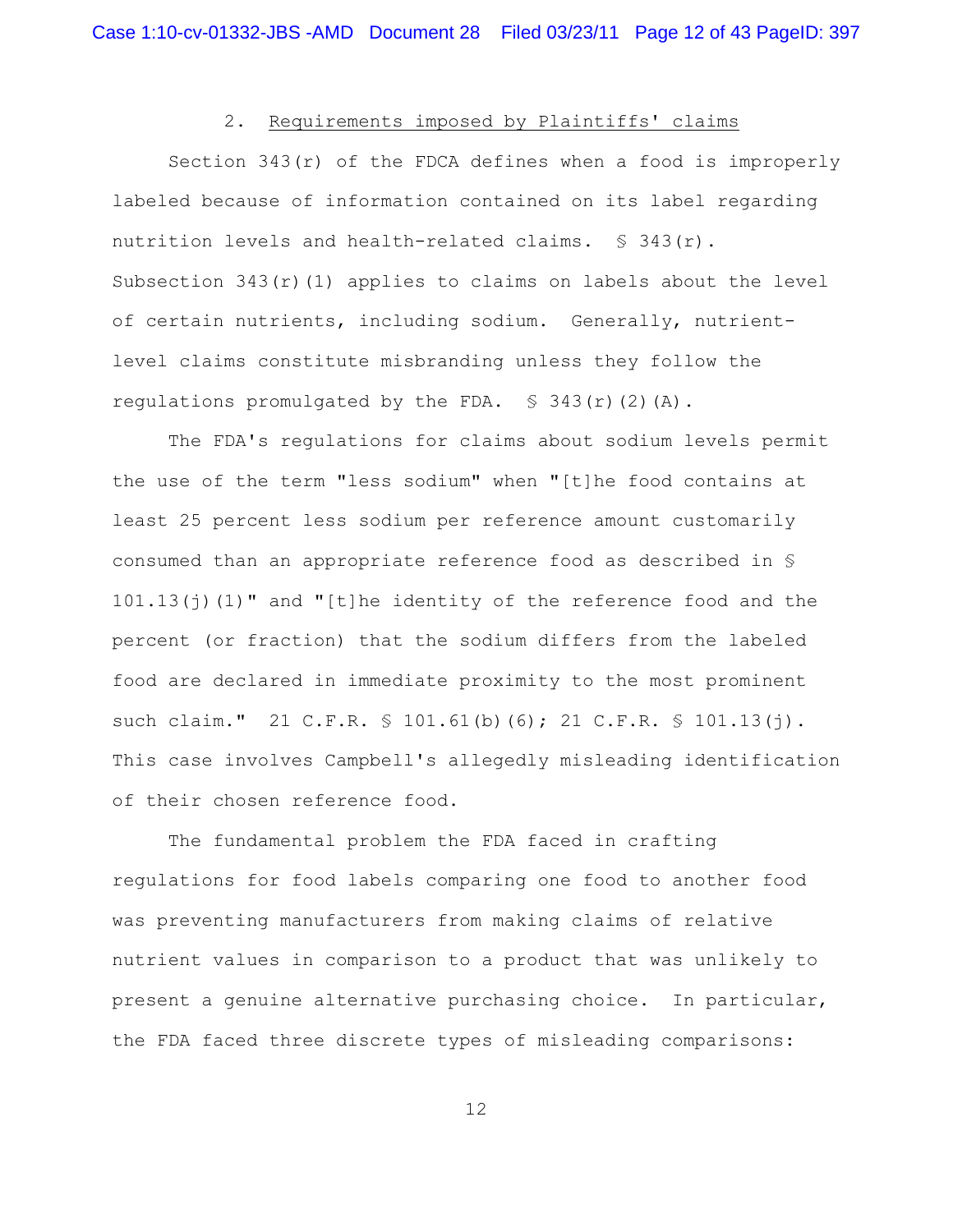(1) comparisons to foods that do not represent a choice between two interchangeable foods (for example, a comparison between apples and steak); (2) comparisons to foods formulated solely so that the healthier version might be sold as an attractive comparator (for example, comparison to a manufacturer's formulation of a pound cake that was never widely sold but contained 50% more sodium than the "less sodium" version)**;** and (3) comparisons to the least healthy, but unrepresentative example of a food (for example, a comparison to the generic food "potato chips" which uses as the basis for comparison a particularly high-sodium formulation of potato chips that is not representative of potato chips generally)**.** See 56 Fed. Reg. 60421-01, 60446 (Nov. 27, 1991).

To address the first problem involving the interchangeability of the compared foods, the FDA required that to be an appropriate reference food for claims that a food contains more or less of a nutrient, the food must be "a dissimilar food within a product category that can generally be substituted for one another in the diet (e.g., potato chips as reference for pretzels, orange juice as a reference for vitamin C tablets) or a similar food (e.g., potato chips as reference for potato chips, one brand of multivitamin as reference for another brand of multivitamin)."  $\frac{1}{2}$  101.13(j)(1)(i)(A). And to prevent misleading comparisons to specially-formulated or non-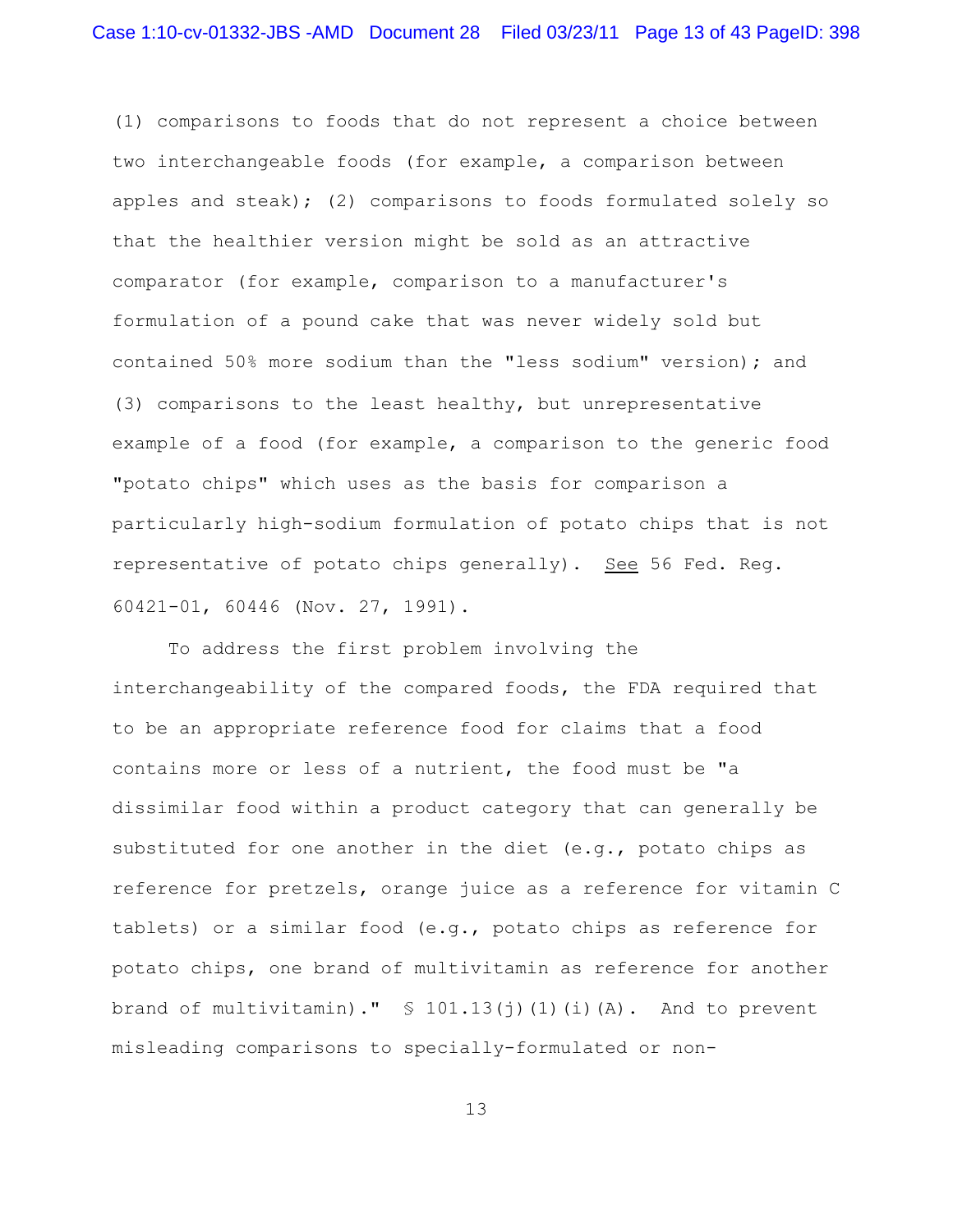representative foods, the FDA concluded that an appropriate reference food is the manufacturer's regular brand, another manufacturer's regular brand, or a representative value for a broad base of foods of the particular type. 58 Fed. Reg. 2302- 01, 2362 (Jan. 6, 1993) (codified at § 101.13(j)(1)(ii)(A), (B))**.**

If a manufacturer elects not to use a particular brand of food as a reference food, the generic comparator must "be representative of the type of food that includes the product that bears the claim."  $\frac{1}{2}$  101.13(j)(1)(ii)(A), (B). That way, for example, a manufacturer of Italian salad dessing cannot choose a particularly unhealthy formulation of Italian salad dressing as a comparator. To ensure that the reference food is not misleading, the FDA required that "the nutrient value for the reference food shall be representative of a broad base of foods of that type; e.g., a value in a representative, valid data base; an average value determined from the top three national (or regional) brands, a market basket norm; or, where its nutrient value is representative of the food type, a market leader." § 101.13(j)(1)(ii)(A),(B). The regulation provides that "[f]irms using such a reference nutrient value as a basis for a claim, are required to provide specific information upon which the nutrient value was derived, on request, to consumers and appropriate regulatory officials."  $\S$  101.13(j)(1)(ii)(A).

Alternatively, a manufacturer may choose to make a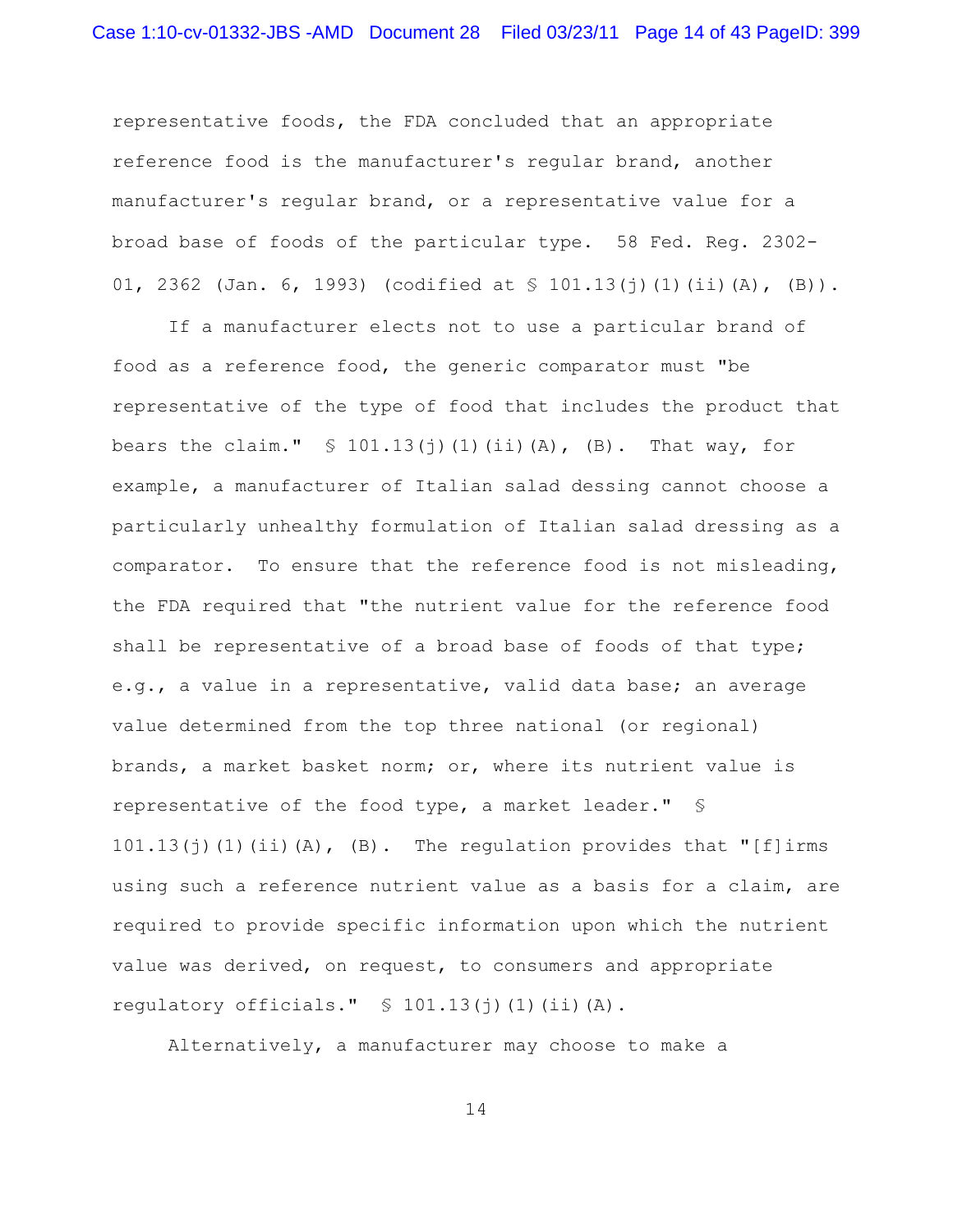comparison to the manufacturer's regular brand, or another manufacturer's regular brand. As explained above, the language regarding "regular brand" or "regular product" was an attempt to resolve the problem of misleading comparisons involving products that were never really sold, so it was defined as a food "that has been offered for sale to the public on a regular basis for a substantial period of time in the same geographic area by the same business entity or by one entitled to use its trade name."  $\S$  101.13(j)(1)(ii)(A),(B). The regular product is to be a "known specific food," that has been on the market long enough for consumers to be familiar with it. 56 Fed. Reg. 60421-01, 60446 (Nov. 27, 1991). Thus, the Italian dressing maker may elect to compare its newly formulated Italian dressing to its regular Italian dressing, or its specifically-named competitor's Italian dressing, so long as the comparator product "has been offered for sale to the public on a regular basis for a substantial period of time."  $\S$  101.13(j)(1)(ii)(A),(B).

Plaintiffs assume for the sake of argument that Campbell is permitted to use an average of unidentified condensed soups as a reference food. This is a generous assumption since, contrary to what Campbell repeatedly and incorrectly asserts, the regulations do not expressly permit a reference food that is actually a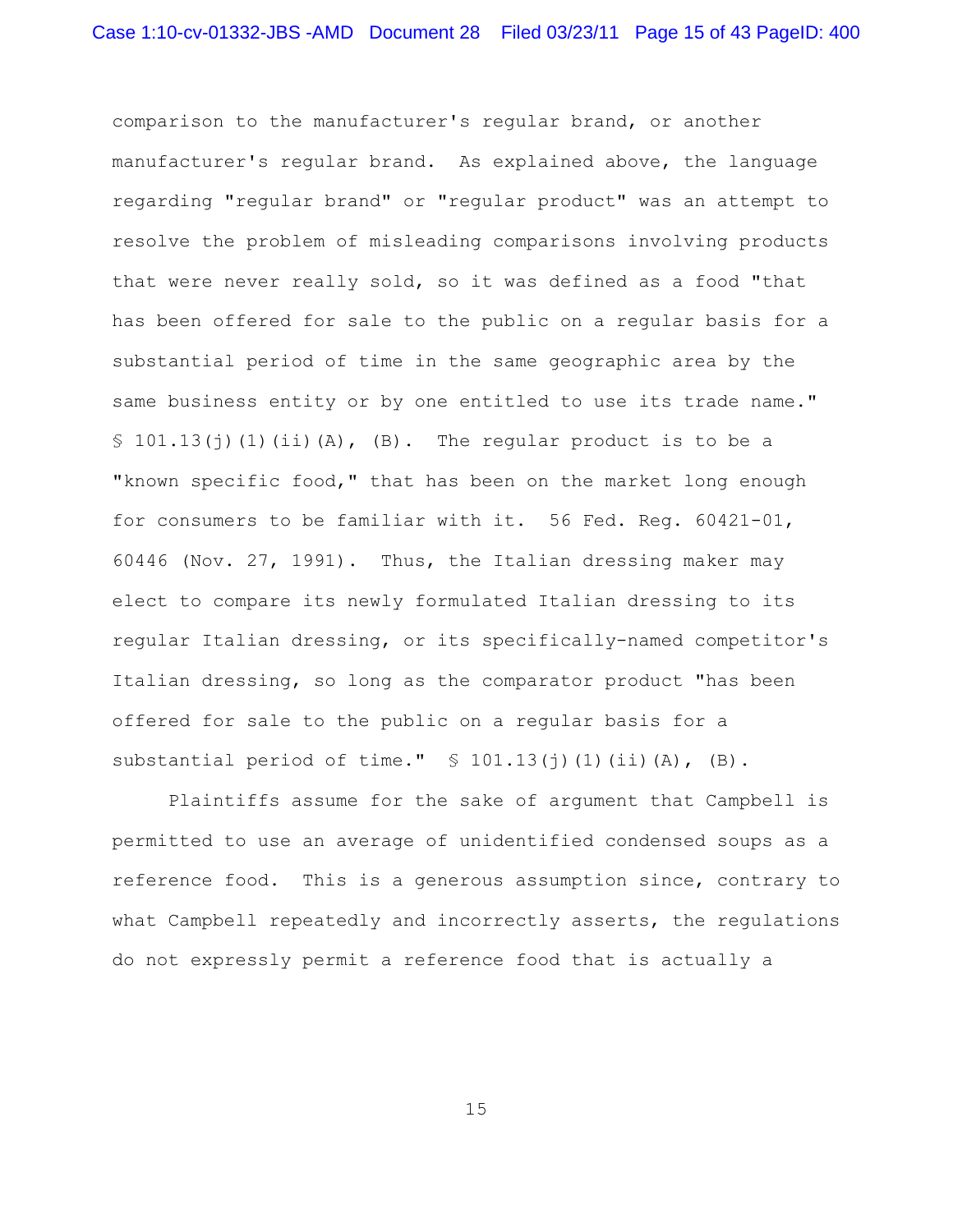category of foods. $4$  The regulation only discusses food categories when stating that a reference food may be "a dissimilar food within a product category"  $\frac{1}{2}$  101.13(j)(1)(i)(A), but being within a category is different from being an entire category.

Even the informal information sheet relied upon by Defendants does not contemplate comparison to an entire category of foods. The FDA guidance states:

> How would a label state the identity of a reference food when the nutrient value used as a reference for the claim was from a data base or was an average of several foods?

> Answer: The label might state "50% less fat than regular Italian salad dressing" (on a light Italian dressing) or "half the fat of the average creamy Italian salad dressing" (on a light creamy Italian salad dressing). The label is not required to state that the reference value came from a data base. 21 CFR  $101.13(i)(2)(i)$ .

FDA Food Labeling Guide, Section VIII, Question No. 35 (April

2008), available at http://www.fda.gov/Food/

GuidanceComplianceRegulatoryInformation/GuidanceDocuments/FoodLab

<sup>&</sup>lt;sup>4</sup> Counsel for Campbell goes so far as to place quotation marks around statements not found in the regulations. (Defs.' Rep. Br. 1 ("FDA regulations expressly permit Campbell to make a 'less sodium' comparison to a single food or a 'category of soup.'); Defs.' Br. 10 ("The 'reference' food can be a category of foods (emphasis added)" [emphasis and parenthetical indicating emphasis added in original].)) As indicated above, no part of the regulations states that a reference food may be a category of foods, nor do the regulations use the phrase "category of foods," as Defendants mistakenly quote it.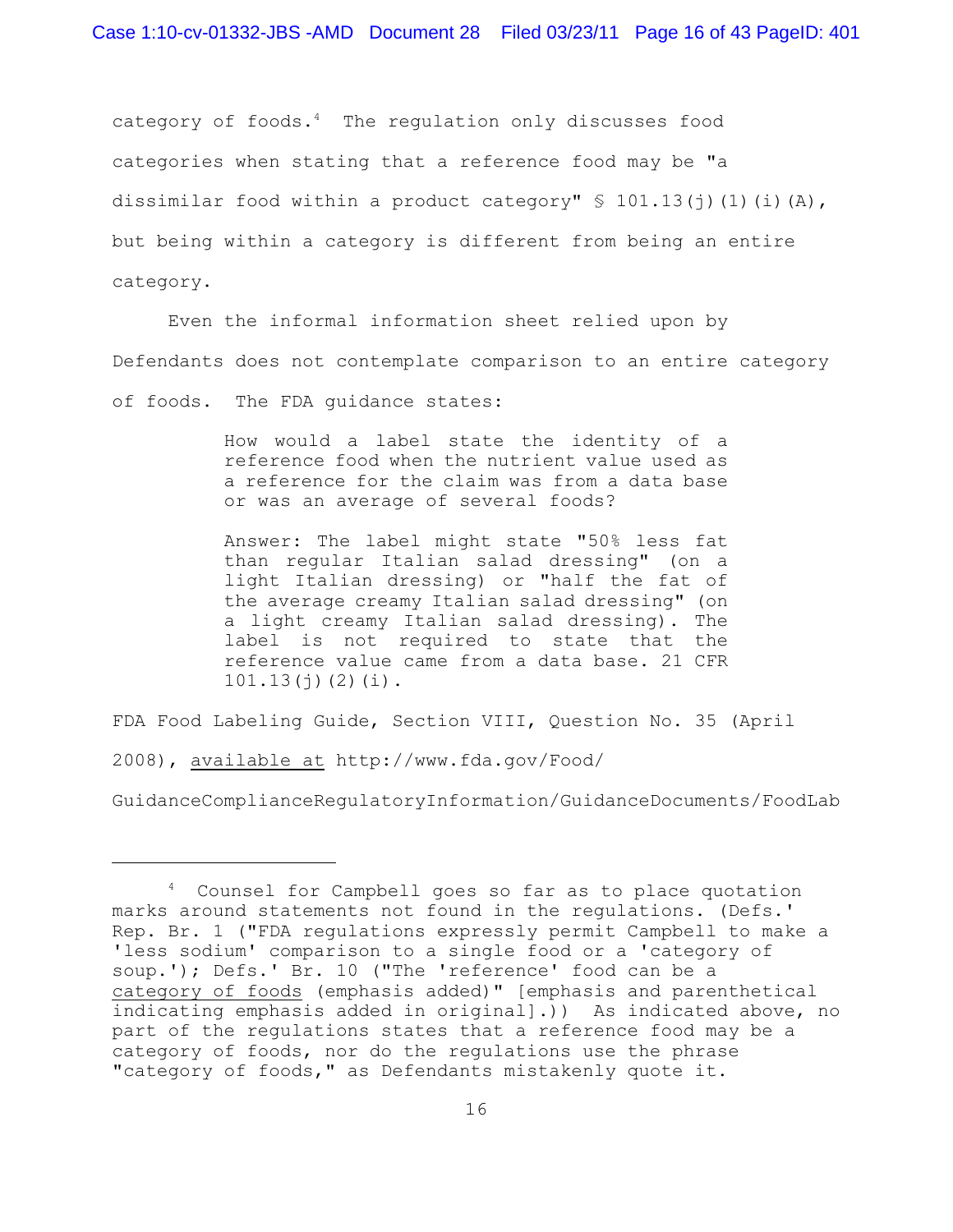elingNutrition/FoodLabelingGuide/ucm064908.htm. This Question and Answer discusses comparison to a representative sample of Italian salad dressings in conformance with the FDA's concern that a specific reference food, Italian salad dressing, be representative of its type, by taking an average of Italian salad dressings. See id. There is no doubt that Campbell could have compared their less-sodium tomato soup to an average of condensed tomato soup, which is the proposition endorsed by the FDA's question and answer sheet. That is very different from the position that Campbell can compare their less-sodium tomato soup to a hodge podge of their higher-sodium condensed soups. The most that could be said for Defendants' interpretation of the regulations is that the regulations do not expressly forbid using a category of foods as a reference food. However, given the dramatic variance in the ingredients of various mixtures considered soups, it is unclear whether "condensed soup" as a reference to many different kinds of soup which are averaged, is an appropriate reference food under  $\frac{1}{2}$  101.13(j). The comparison to an average of condensed soups is akin to comparing a particular frozen meal to frozen meals generally, as if the fact that they are all frozen makes the comparison useful to the consumer.

Plaintiffs, however, do not quarrel with the selection of an average of condensed soups as a reference food, except insofar as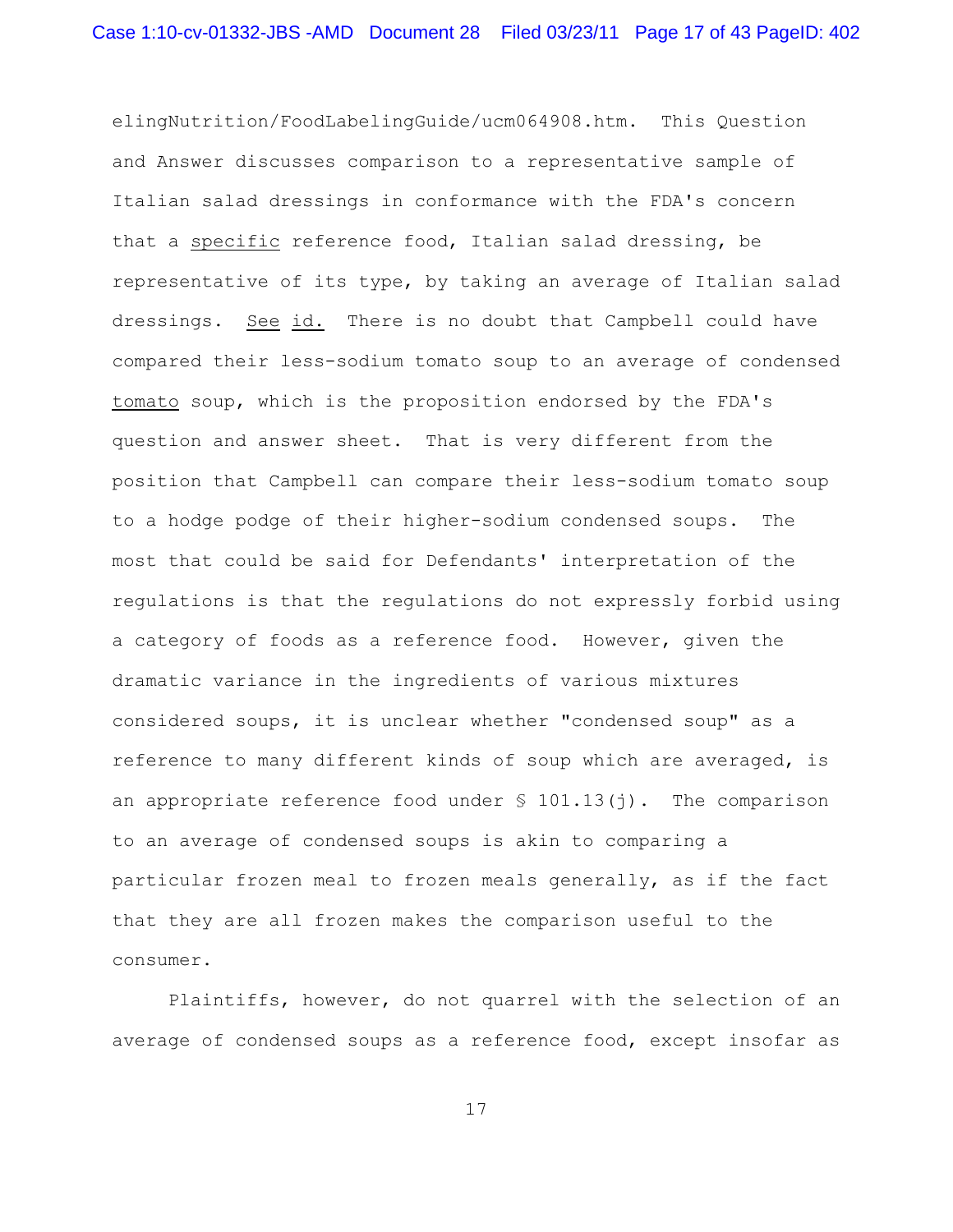the unusual reference makes it less likely for a consumer to have read the labels as Campbell claims they intended. Plaintiffs' complaint is about the misleading identification of the selected reference food as "OUR REGULAR PRODUCT" or "REGULAR CONDENSED SOUP" when it in fact was a hodge podge of soups. Plaintiffs maintain that the regulation's requirement that "[t]he label or labeling must state the identity of the reference food" requires that Campbell identify the reference food in a way that is not misleading, especially given that the background prohibition under § 343(a) is against labeling that "is false or misleading in any particular  $\ldots$  ." 21 U.S.C.  $\frac{1}{5}$  343(a).

Plaintiffs' assertions are consistent with the FDA requirements. According to the FDA, a company may be in violation of the reference food regulations even if it has used the comparison language suggested by the FDA, if the company exercises poor judgment in avoiding claims that are misleading because of their "overall context or presentation." 58 Fed. Reg. 2302-01, 2363 (Jan. 6, 1993).<sup>5</sup>

 $5$  The FDA writes in describing the final rule:

In addition, the agency points out that the 1990 amendments repeatedly state that claims provided for in this regulation and other regulations promulgated under this statute must not be misleading (e.g., section  $403(r)(2)(A)(vi)$  of the act and section 3(b)(1)(A)(iii) of the 1990 amendments). In these regulations, FDA has attempted to provide clear guidance to manufacturers on how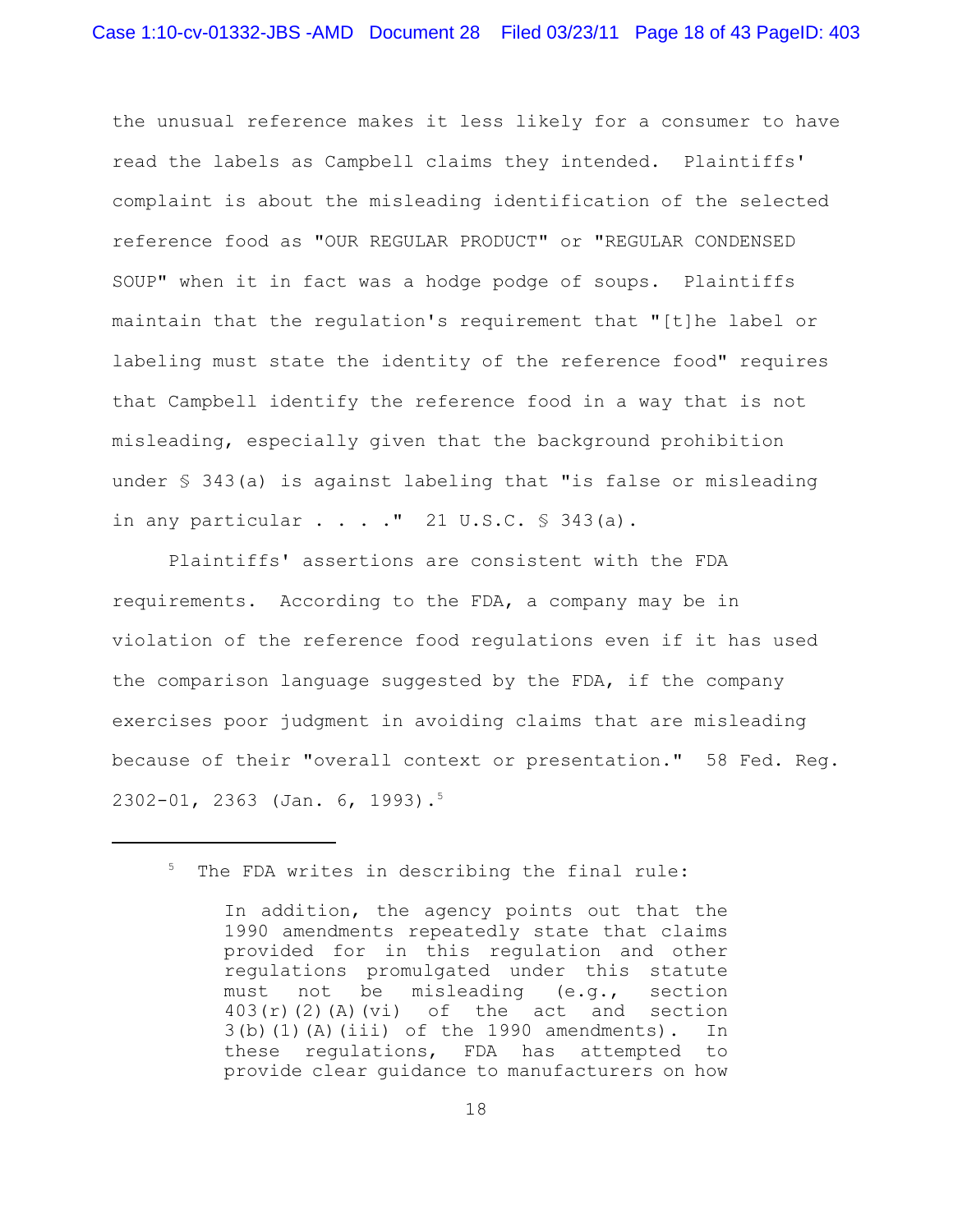Plaintiffs, consistent with FDA's regulations, allege that it is misleading to identify a composite of condensed soups as "REGULAR CONDENSED SOUP" juxtaposed with a picture of regular tomato soup and the phrase "The famous taste . . . with less salt!" $6$  This cause of action is consistent with and requires

58 Fed. Reg. 2302-01, 2363 (Jan. 6, 1993). Defendants do not argue that their labels were actually approved by the FDA.

 $6$  The footnote on this claim, referring to "an average of our regular condensed soup," does not render implausible the allegation that the claim is misleading. The FDA requires the identification of the reference food to appear in close proximity to the percentage claim. 21 C.F.R.  $\frac{1}{5}$  101.61(b)(6). Moreover, even this fine print explanation confusingly uses the singular "soup," when it refers to a composite of soups. It also states that the 25% less sodium soup has 480 mg of sodium compared to 830 mg for the "condensed soup," a difference of much greater than 25%, reasonably leading to confusion.

to state claims and on what foods are appropriate as reference foods. However, these provisions do not mandate precise phrasing for each permissible claim. Particularly for use of dissimilar foods as reference foods, the regulation does not specify what "product category" means. The agency has intentionally used a flexible standard. This flexibility is intended to facilitate useful comparisons on foods that are generally interchangeable in the diet (for example, "apples have less fat than potato chips") while prohibiting meaningless or misleading claims. As a consequence, manufacturers will have to use judgment in developing claims to ensure that the claims comply with the regulations and are not misleading under section 403(a) of the act. The agency advises that it will determine on a case-by-case basis whether a claim is misleading because its overall context or presentation is misleading.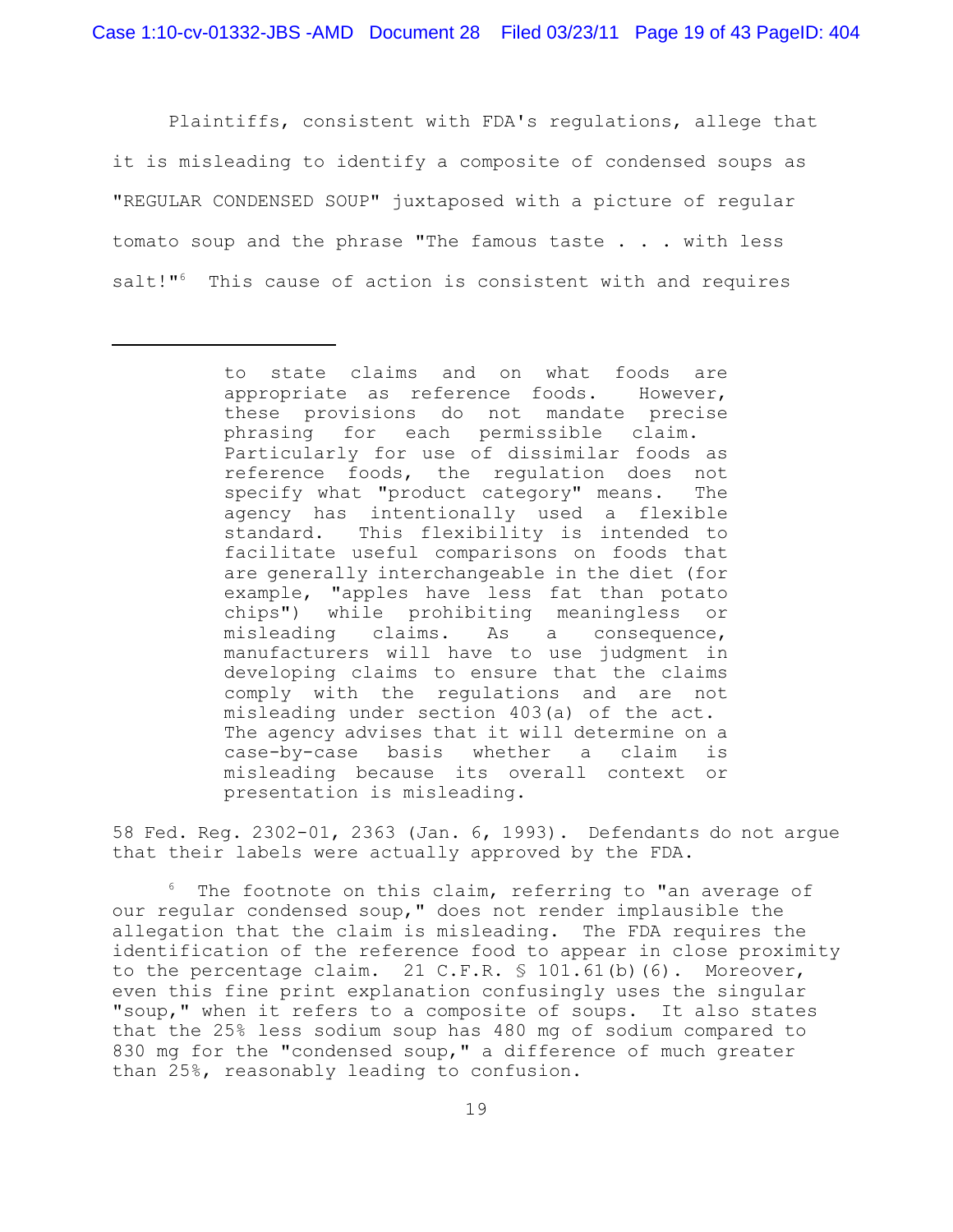nothing more than the FDA's requirement that the reference food be non-misleadingly identified.  $\text{\$ }101.13\text{\textup{(i)}}\text{\textup{(2)}}\text{\textup{(i)}}$ ; 58 Fed. Req. 2302-01, 2363 (Jan. 6, 1993). This depiction of the image of regular tomato soup may plausibly suggest to a reasonable consumer that Campbell is representing that its 25% Less Sodium Tomato Soup contains 25% less sodium than its regular tomato soup, which is untrue for the formulation of the regular tomato soup at issue here. Similarly, Plaintiffs allege that the labels referring to "OUR REGULAR PRODUCT" also referred to a hodge podge of soups, and that this was misleading; it is plausible that a reasonable consumer could believe that the comparison to "OUR REGULAR PRODUCT" is drawing a comparison to Campbell's regular tomato soup then being sold. That claim is consistent with the requirements of the act that identification of the reference food not be misleading. If Plaintiffs' allegations are proven, state liability may be imposed consistently with the federal regulation. 7

 $\frac{7}{7}$  Since Defendants' allegations regarding the existence and timing of the reformulated regular tomato soup and new labels are not before the Court, the Court does not reach the question of whether the FDCA preempts a claim based on labeling that is misleading solely as a consequence of the release of a new "regular product" while old products still being sold continue to bear labels making comparisons to the product being phased out. It is not obvious that such a claim would be preempted, nor is it clear that any of Plaintiffs' claims rely solely on that theory of how the labels are misleading, since Plaintiffs argue that even the label that Defendants claim is new is misleading. The Court also need not reach Plaintiffs' alternative framing of their argument, which maintains that the regulations are silent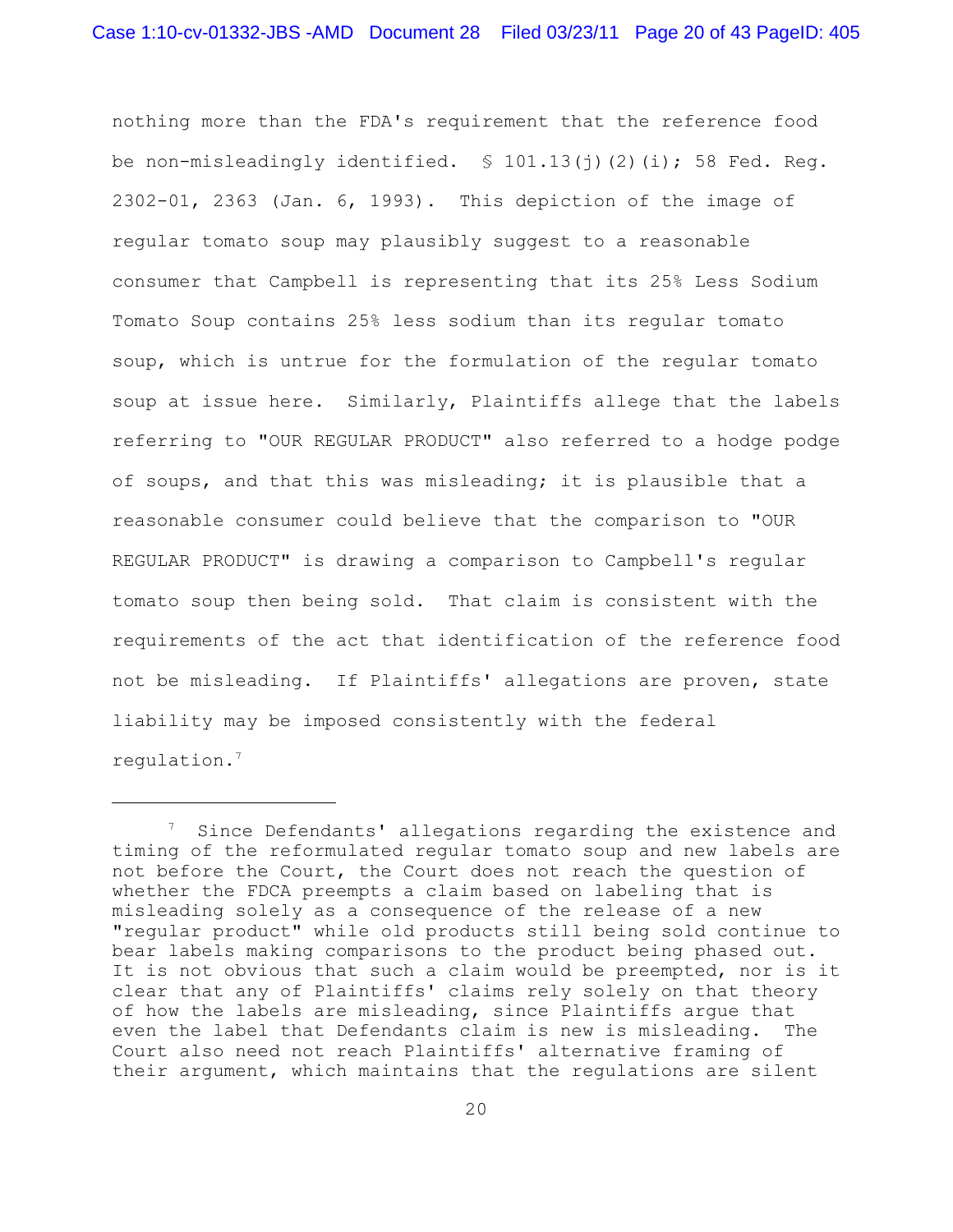The FDCA does, however, preempt Plaintiffs' claims regarding omission of information. Plaintiffs argue that even assuming the comparison on the labels is not misleading in and of itself, the labels are still misleading because Campbell failed to also disclose a comparison to their regular tomato soup in addition to a comparison to the average of some or all of their regular condensed soups. This version of the claim is clearly preempted because the regulations only require the non-misleading identification of a proper reference food; they do not require the disclosure of any additional comparisons. See In re PepsiCo, Inc., 588 F. Supp. 2d at 536.

In summary, the Court holds that Plaintiffs' claims that Defendants' labels for Campbell's 25% Less Sodium Tomato Soup and 30% Less Sodium Healthy Request Soup are misleading are not preempted by the FDCA because the FDCA requires non-misleading identification of the reference food. Conversely, Plaintiffs' claims that such labels omit material information regarding sodium are preempted by the FDCA because Plaintiffs would have this Court impose a labeling requirement for the nutrient content of sodium that is inconsistent with the FDA's nutritional labeling regulations, and these latter claims must therefore be dismissed as preempted.

on how exactly to identify the reference food, and are therefore not preemptive.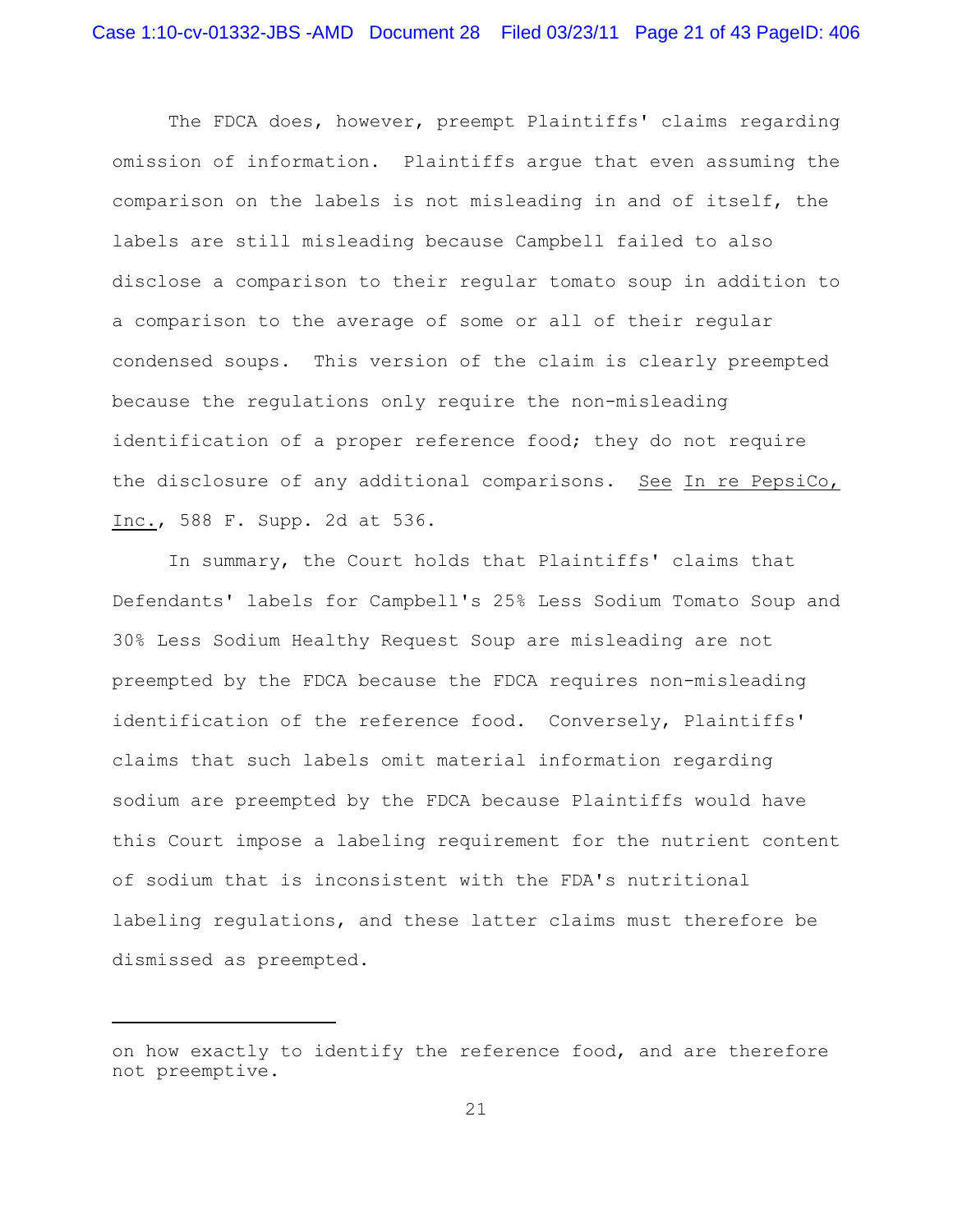## **C. New Jersey Consumer Fraud Act (NJFCA)**

The Consumer Fraud Act, N.J. Stat. Ann. § 56:8-2, is designed to address "sharp practices and dealings in the marketing of merchandise and real estate whereby the consumer could be victimized by being lured into a purchase through fraudulent, deceptive or other similar kind of selling or advertising practices." Daaleman v. Elizabethtown Gas Co., 390 A.2d 566, 569 (N.J. 1978). To state a claim under the Act, Plaintiffs must allege sufficient facts to demonstrate: (1) unlawful conduct; (2) an ascertainable loss; and (3) a causal relationship between the unlawful conduct and the ascertainable loss. International Union of Operating Engineers Local No. 68 Welfare Fund ("IUOEL 68") v. Merck & Co., 929 A.2d 1076, 1086 (N.J. 2007). $8$  Unlawful conduct falls into three general categories: affirmative acts, knowing omissions, and violation of regulations promulgated under the Act. N.J. Stat. Ann. §§ 56:8-2, 56:8-4. The Act is "remedial legislation which should be construed liberally." IUOEL 68, 929 A.2d at 1079 n.1.

Rule 9(b) of the Federal Rules of Civil Procedure applies to

 $8$  The Act imposes liability on any person who uses: "any unconscionable commercial practice, deception, fraud, false pretense, false promise, misrepresentation, or the knowing, concealment, suppression, or omission of any material fact with intent that others rely upon such concealment, suppression or omission." N.J. Stat. Ann. § 56:8-2.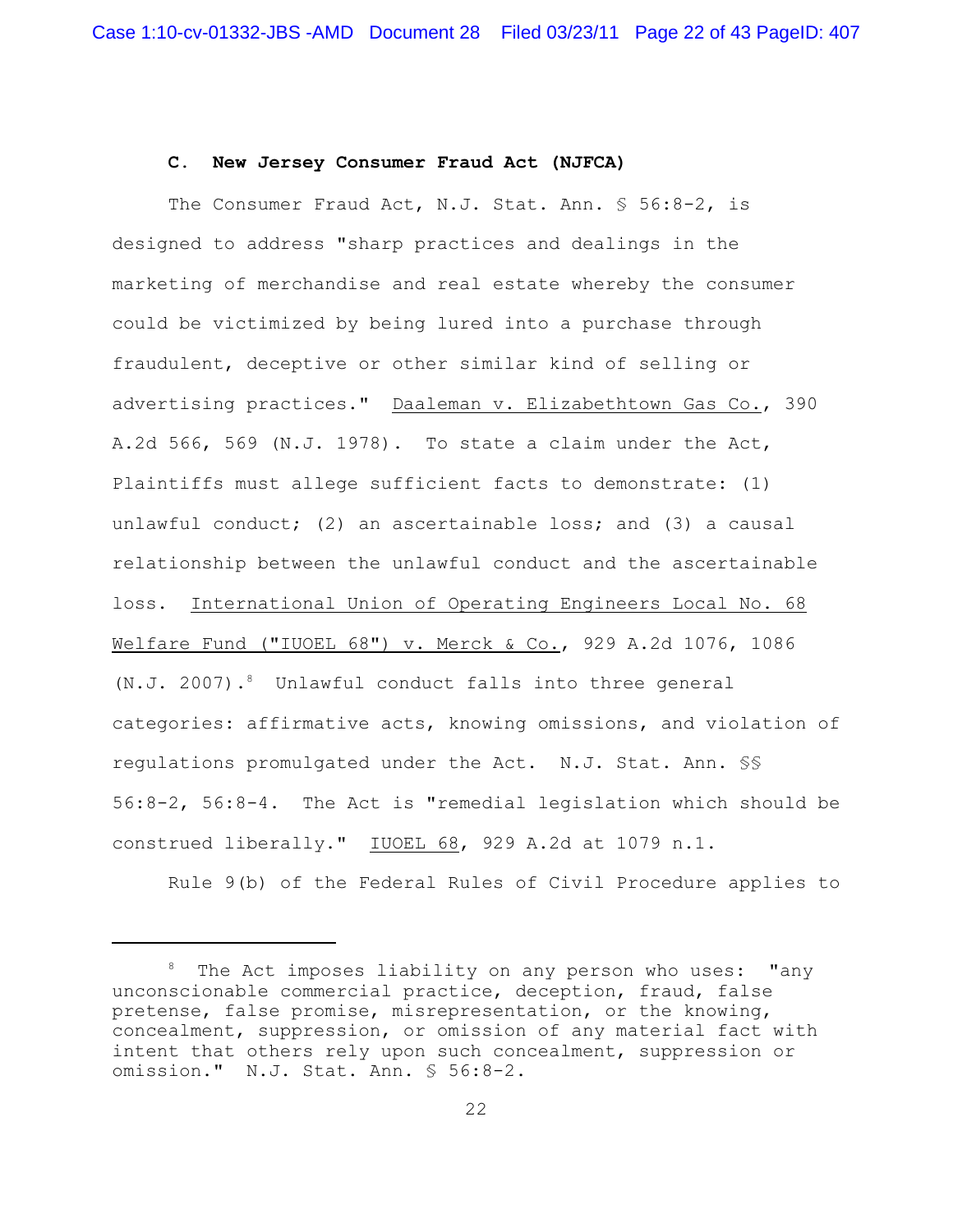claims under the Consumer Fraud Act. See F.D.I.C. v. Bathgate, 27 F.3d 850, 876-77 (3d Cir. 1994) (affirming district court's application of Rule 9(b) to Consumer Fraud Act claim); Naporano Iron & Metal Co. v. American Crane Corp., 79 F. Supp. 2d 494, 510 (D.N.J. 2000); Harper v. LG Electronics USA, Inc., 595 F. Supp. 2d 486, 491 (D.N.J. 2009); Warma Witter Kreisler, Inc. v. Samsung Electronics America, Inc., Civil No. 08-5380(JLL), 2009 WL 4730187, at  $*5$  (D.N.J. Dec. 3, 2009).<sup>9</sup> Rule 9(b) requires that Plaintiffs set forth the particular factual circumstances constituting the fraud. See Rule 9(b), Fed. R. Civ. P.

# 1. Unlawful Conduct

To constitute consumer fraud the business practice in question must be misleading and stand outside the norm of reasonable business practice in that it will victimize the average consumer. New Jersey Citizen Action v. Schering-Plough Corp., 842 A.2d 174, 177 (N.J. Super. Ct. App. Div. 2003).

<sup>&</sup>lt;sup>9</sup> Some claims under the CFA may not require pleadings complying with Rule 9(b). Not every such claim involves an affirmative misrepresentation or material omission. Intent is also not an essential element for proving that an affirmative unlawful act caused an ascertainable loss. Cox v. Sears Roebuck & Co., 647 A.2d 454, 462 (N.J. 1994). And, unlike ordinary fraud claims, a plaintiff pursuing an action pursuant to the Consumer Fraud Act need not prove reliance. However, the gravamen of the claim in this case is that the consumer was improperly led to purchase a product because of a false or misleading claim on the part of the seller. Given that Rule 9(b) is meant to protect the reputations of manufacturers in just these circumstances, the Court will apply the Rule to this claim of consumer fraud.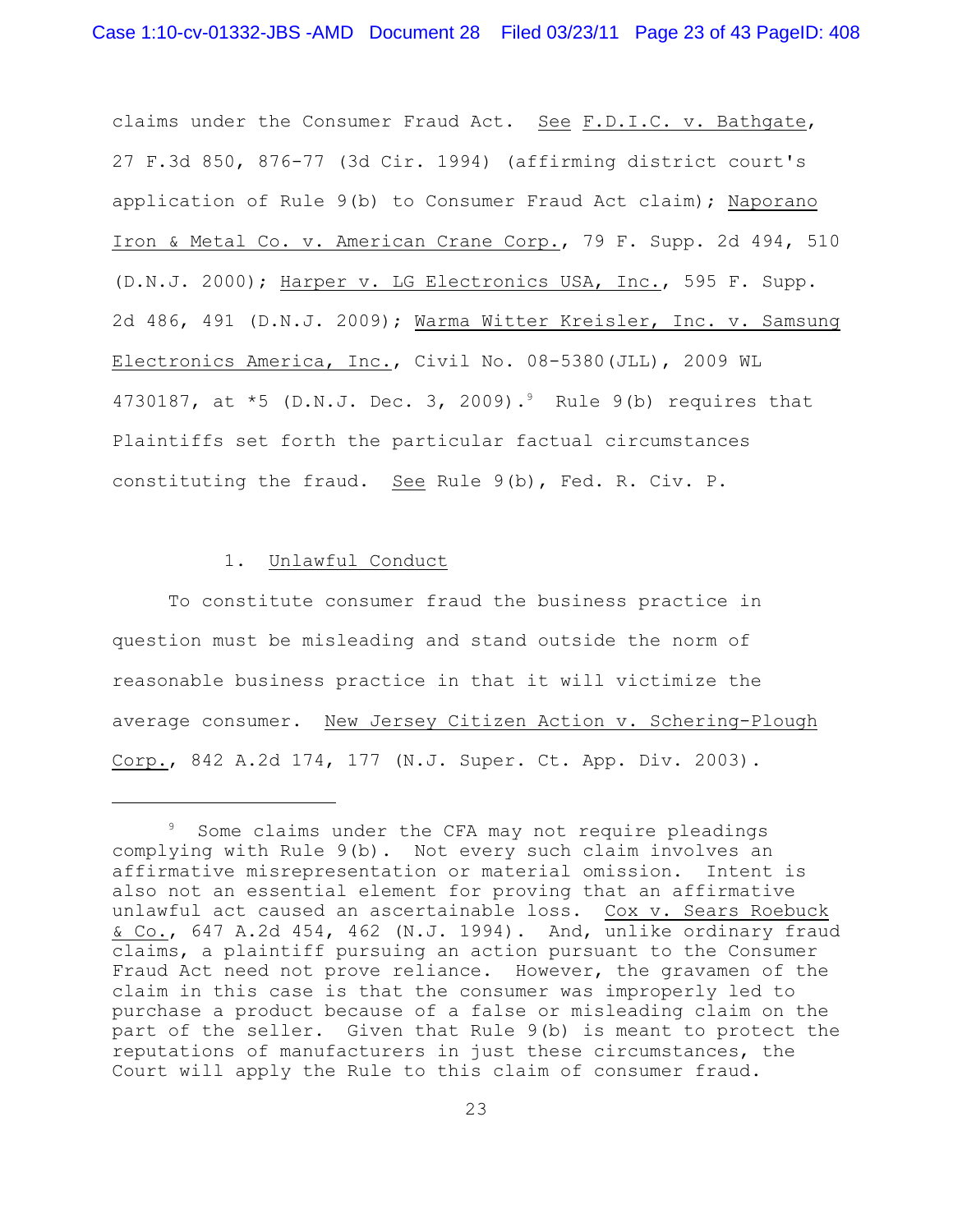Defendants argue that their labels were literally true, if understood to refer to either the old formulation of the regular tomato soup or to an average of condensed soups, and therefore the labels cannot constitute unlawful conduct.

Defendants' argument lacks merit. First, the key factual premises of Defendants' argument rely on information outside the scope of this motion, including facts about the introduction of the reformulated soup. And second, even if the Court could consider the facts Defendants ask it to consider, the fact that the labels were literally true does not mean they cannot be misleading to the average consumer. See Miller v. American Family Publishers, 663 A.2d 643, 648 (N.J. Super. Ch. 1995) (upholding claim even though "Defendant [was] correct that a careful, literal reading of the quoted language reveals that the words do not actually say what plaintiffs claim they are intended to convey"); Union Ink Co., Inc. v. AT&T Corp., 801 A.2d 361, 379 (N.J. Super. Ct. App. Div. 2002). The Consumer Fraud Act protects consumers from unfair practices "even when, a merchant acts in good faith." Cox v. Sears Roebuck & Co., 647 A.2d 454, 461 (N.J. 1994). Neither the face of the pleadings nor any of Defendants' legal arguments present a basis for the Court to doubt the plausibility of the claim that reasonable consumers would have understood "REGULAR CONDENSED SOUP" in the context in which it appears to refer to Campbell's regular tomato soup and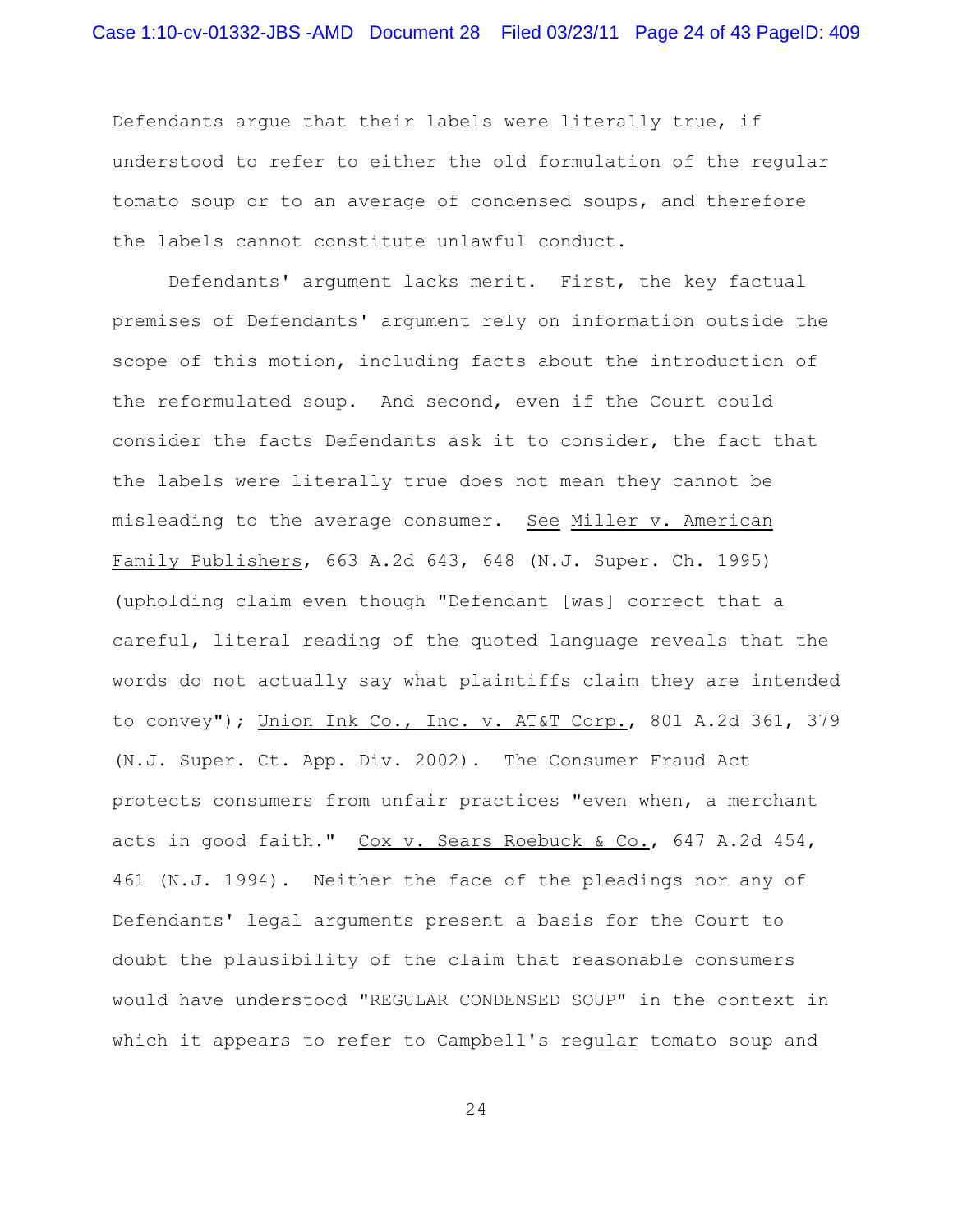would have understood "OUR REGULAR PRODUCT" to refer to the 480 mg sodium regular tomato soup. The claims of misleading representations are therefore sufficient to satisfy the first prong of the Consumer Fraud Act test for the purposes of this Rule 12(b)(6) motion.

### 2. Ascertainable Loss

The CFA does not define "ascertainable loss" and there is no relevant legislative history. Thiedemann v. Mercedes-Benz USA, LLC, 872 A.2d 783, 792 (N.J. 2005). According to Defendants, using a misrepresentation to cause a consumer to purchase a product does not cause an ascertainable loss. Indeed, according to Defendants, being fraudulently induced into purchasing a product is not even an injury sufficient to confer standing under Article III of the Constitution. As explained below, Defendants are incorrect. Misrepresenting a product in order to get a consumer to purchase it does cause an injury, and what New Jersey Courts require for that loss to be "ascertainable" is for the consumer to quantify the difference in value between the promised product and the actual product received.

The New Jersey Supreme Court has repeatedly and explicitly endorsed a benefit-of-the-bargain theory under the Consumer Fraud Act that requires nothing more than that the consumer was misled into buying a product that was ultimately worth less to the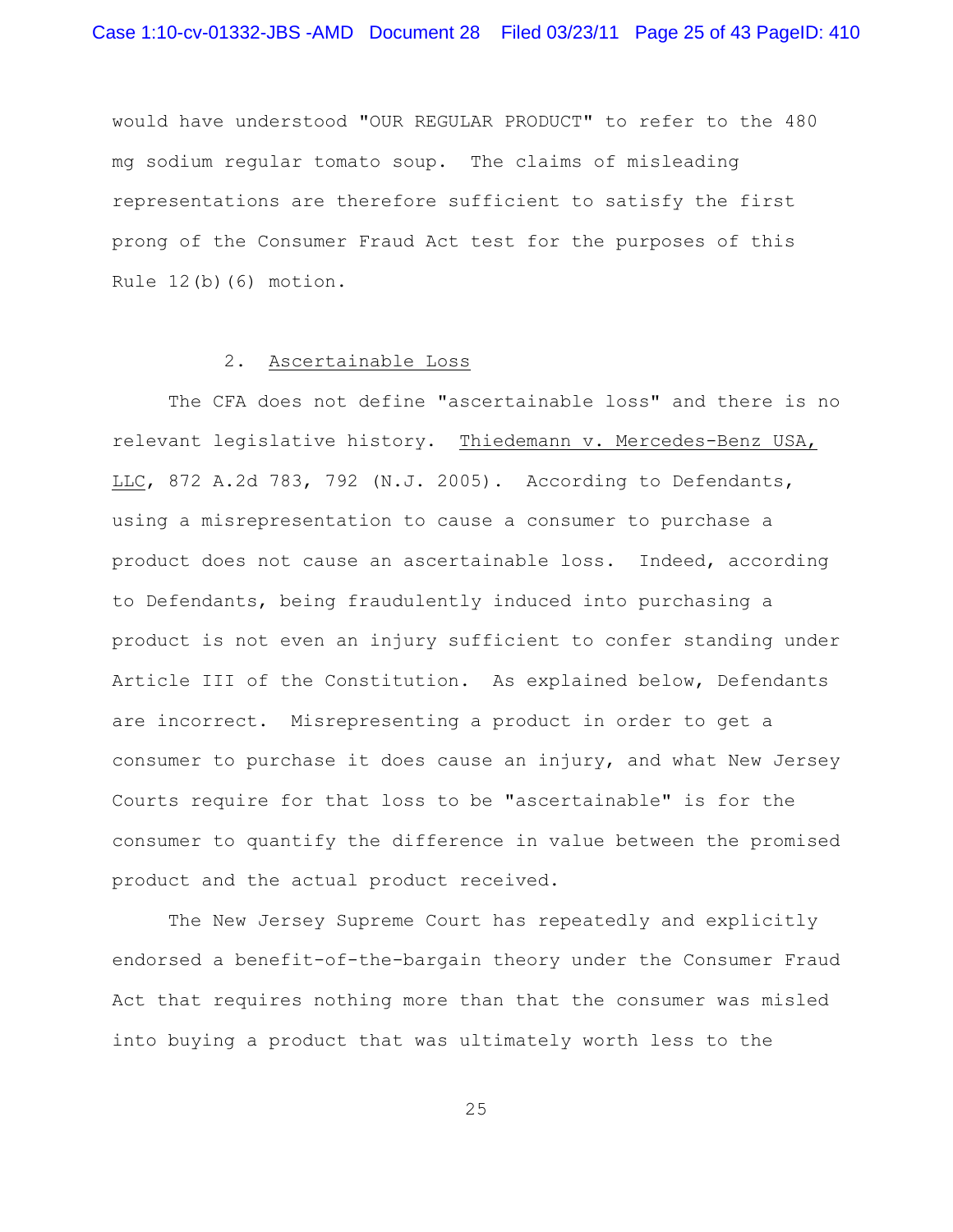consumer than the product he was promised. See Thiedemann, 872 A.2d at 795 n.8; Furst v. Einstein Moomjy, Inc., 860 A.2d 435, 442 (N.J. 2004). Although it is often the case that the difference between the promised product and the product actually received is some defect or flaw in the product, there is no requirement that the product actually received be defective or deficient in any way other than that it is not what was promised. See Union Ink Co., Inc. v. AT&T Corp., 801 A.2d 361, 379 (N.J. Super. Ct. App. Div. 2002) ("An ascertainable loss occurs when a consumer receives less than what was promised."); see also Elias v. Ungar's Food Products, Inc., 252 F.R.D. 233, 248 (D.N.J. 2008); Miller v. American Family Publishers, 663 A.2d 643, 655 (N.J. Super. Ch. 1995) ("[T]o satisfy the 'ascertainable loss' requirement, a plaintiff need prove only that he has purchased an item partially as a result of an unfair or deceptive practice or act and that the item is different from that for which he bargained."). If a manufacturer promises a car with all the features of a Formula One racecar and delivers an ordinary minivan, the consumer's fraud claim is not foreclosed by the fact that the minivan runs fine, and many people choose it for its great interior space.

A plaintiff alleging a benefit-of-the-bargain states a claim if he or she alleges (1) a reasonable belief about the product induced by a misrepresentation; and (2) that the difference in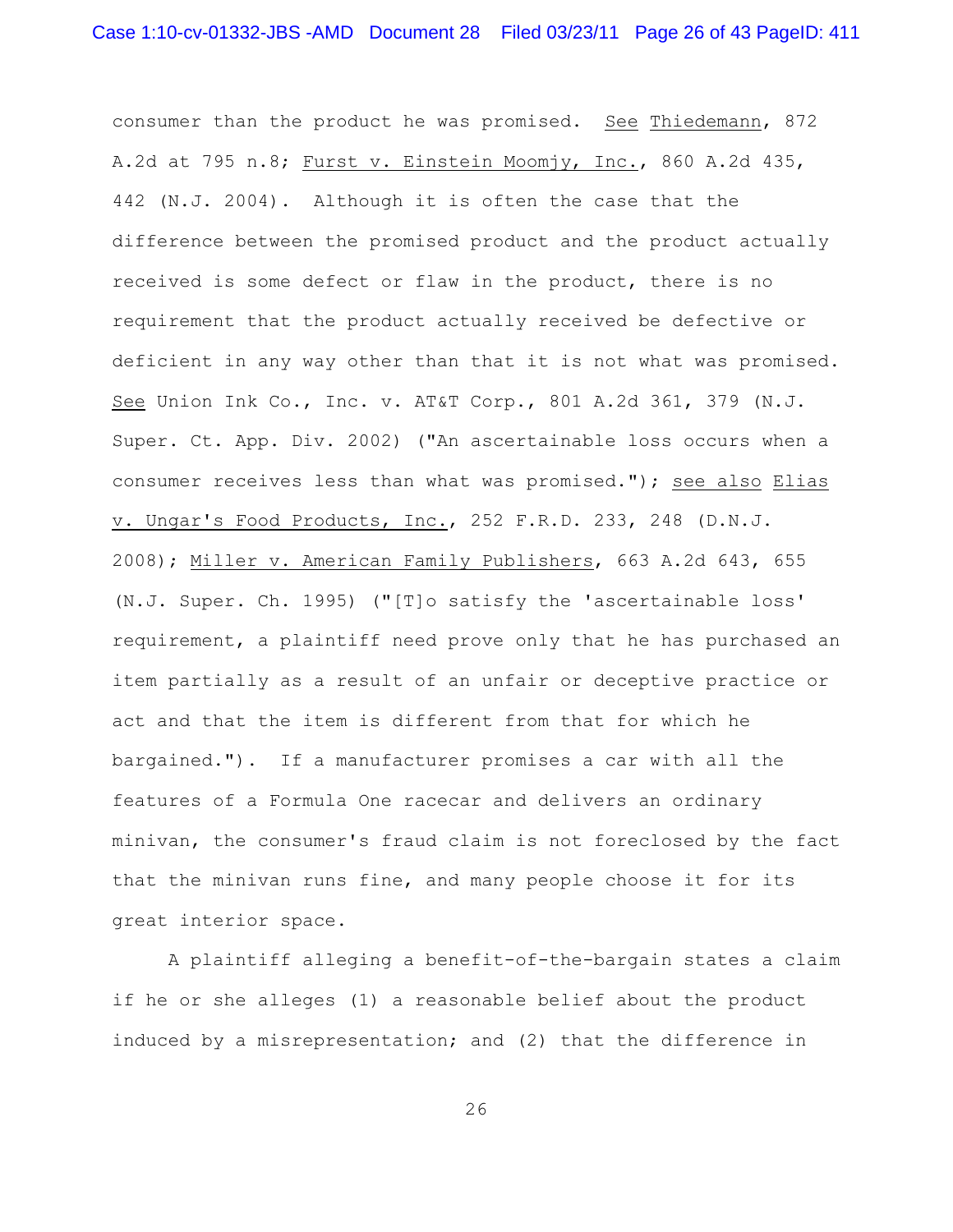value between the product promised and the one received can be reasonably quantified.

i. Expectation based on a representation First, the plaintiff must allege a reasonable expectation about the product induced by a misrepresentation, and that this expectation was not met. A consumer has not experienced any injury if the consumer merely has some expectation about a product that is not met. Koronthaly v. L'Oreal USA, Inc., 374 Fed. App'x 257, 259 (3d Cir. 2010). A consumer who expects a car that never requires resort to its comprehensive warranty, see Thiedemann, 872 A.2d at 789, or who expects the life of a toner cartridge to be linked precisely to the amount of toner in the cartridge, see Arcand v. Brother Intern. Corp., 673 F. Supp. 2d 282, 300-01 (D.N.J. 2009), has not experienced a loss when that expectation is not met. But if the consumer received a product that "was worth objectively less than what one could reasonably expect," then that type of defeated expectation is an injury. See Koronthaly 374 Fed. App'x at 259 (emphasis added); Union Ink, 801 A.2d at 379 (N.J. Super. Ct. App. Div. 2002). 10

 $10$  Defendants rely on an ambiguous standalone sentence of dicta from Levy v. Keystone Food Products, Civil Action Nos. 07-5502, 08-1277, 08-1554, 2008 WL 4115856 (E.D. Pa. Aug. 28, 2008), for the proposition that a purchase that is fraudulently induced is not an injury. In that case, the court noted that "[t]he fact that plaintiffs might have foregone purchasing Veggie Booty or Pirate's Booty had they known the true fat and caloric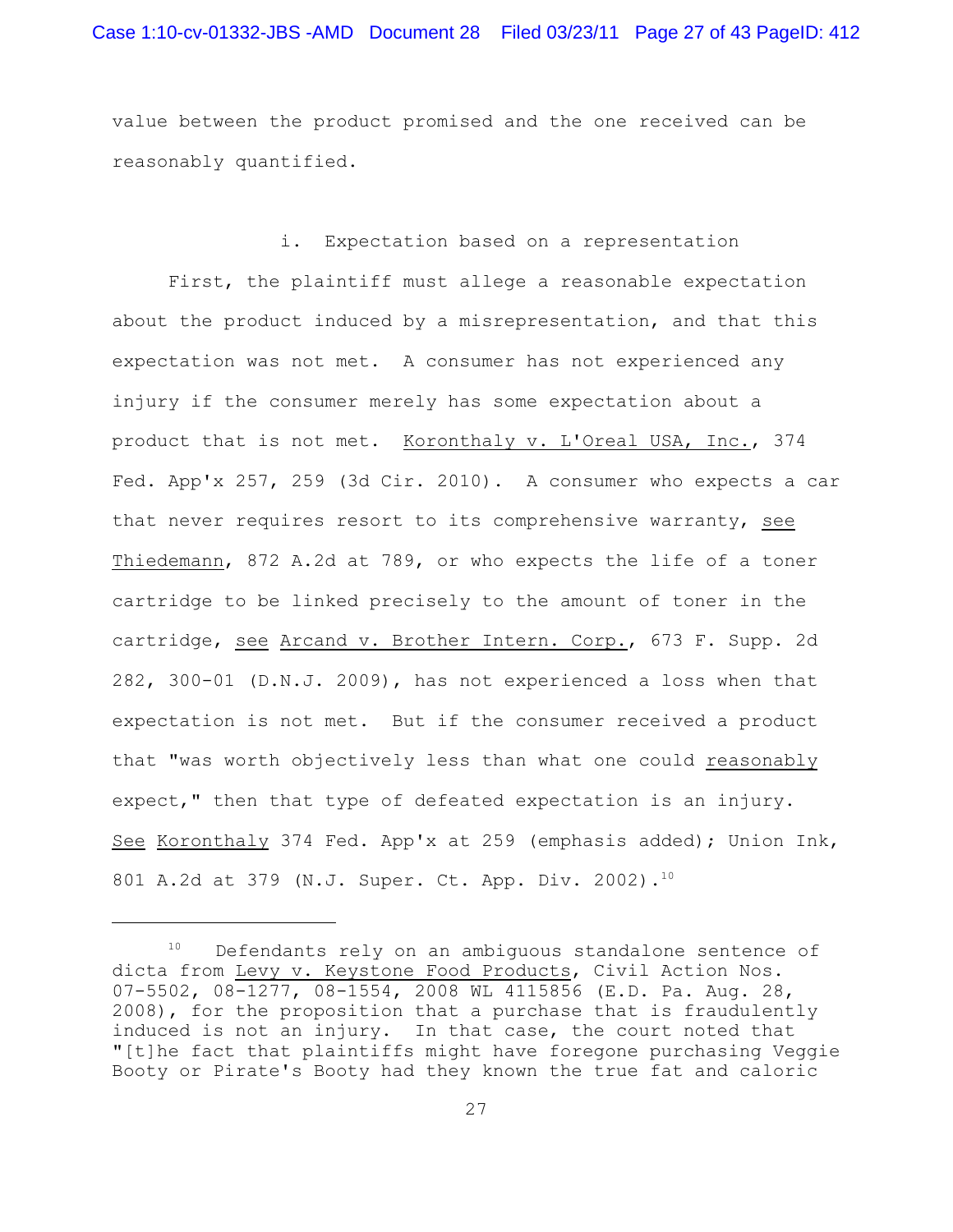When the basis of the reasonable expectation about the product is a misrepresentation made by the seller, the Consumer Fraud Act requires a direct causal connection between the misrepresentation and the plaintiff's defeated expectations about the product. Under New Jersey law, misrepresentations made to the public generally but not the plaintiff do not bear a sufficient nexus to an individual plaintiff's purchase and loss to satisfy the Consumer Fraud Act, even though the misrepresentations may inflate the price of a product. In re Schering-Plough Corp. Intron/Temodar Consumer Class Action, No. 2:06-cv-5774 (SRC), 2009 WL 2043604, \*31 (D.N.J. 2009) (citing IUOEL 68, 929 A.2d 1076). The plaintiff has to plead that the misrepresentation was made to him or her individually. See Int'l Union of Operating Engineers Local No. 68 Welfare Fund v. Merck & Co., Inc., 929 A.2d 1076 (N.J. 2007) (relying on Kaufman v.  $i-Stat Corp.$ , 754 A.2d 1188 (N.J. 2000)).<sup>11</sup>

content does not fit the Supreme Court's baseline injury-in-fact requirements." Id. at \*7. It is not clear that the Court meant by this dicta what Defendants interpret it as, but even if the Levy court intended to state that a fraudulently induced purchase is not an Article III injury, this Court is neither bound nor persuaded by that determination.

 $11$  Defendants rely on Schering-Plough to maintain that New Jersey courts do not recognize benefit-of-the-bargain losses under the Consumer Fraud Act. But the parts of Schering-Plough cited by Defendants discuss the RICO claim in that case, about which the court held that misrepresentations inducing purchases are not a cognizable injury under RICO because RICO does not permit such expectation-based damages. As the New Jersey Supreme Court has repeatedly made clear, the Consumer Fraud Act does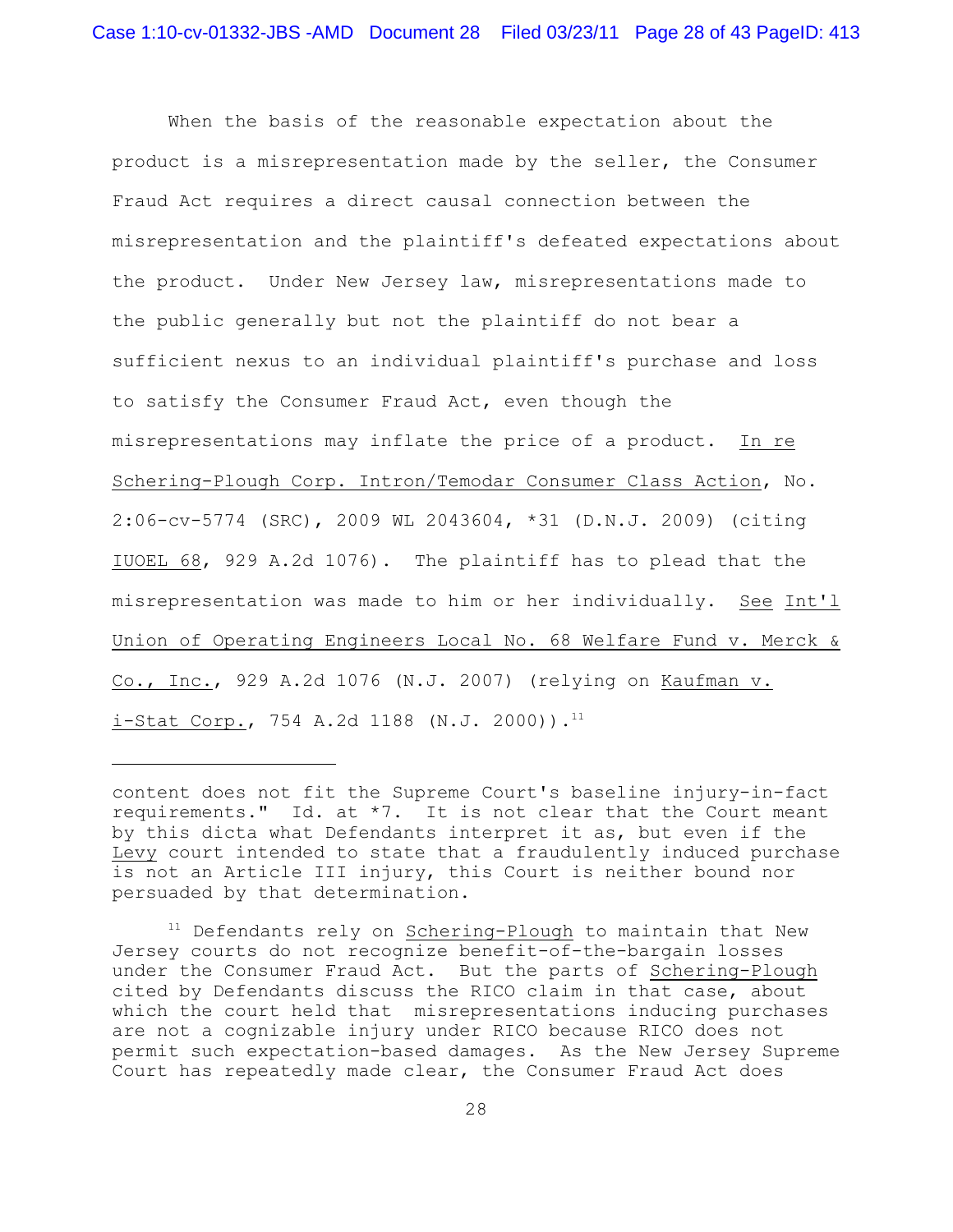In this case, Plaintiffs' expectations for the product are reasonable and have a direct connection to the misrepresentation. Plaintiffs allege that they were misled into thinking that the more expensive less-sodium soups contained significantly less sodium that the cheaper regular tomato soup because of the labels on each less-sodium soup bought (and in some cases because of the website), and were therefore willing to pay more for the lesssodium soup.  $(E,q, Am. Compl. \mathcal{I} 4$  ("She purchased the cans after viewing misleading statements and representations on the labels of the cans which led her to believe that the Campbell's 25% Less Sodium Tomato Soup had 25% less sodium than Campbell's Regular Tomato Soup, and was therefore worth paying the extra cost.")) It is a plausible inference from the facts alleged that it was reasonable for Plaintiffs to expect that the soups they were receiving had 25%-30% less sodium than the regular tomato soup, when the soups in fact had approximately the same amount of sodium.

# ii. Valuing loss

The other element a plaintiff bringing a benefit-of-thebargain claim must satisfy is quantification of the difference in value between the product received and the product promised.

permit such expectation damages. Thiedemann, 872 A.2d 795 n.8; Furst v. Einstein Moomjy, Inc., 860 A.2d 435, 442 (N.J. 2004).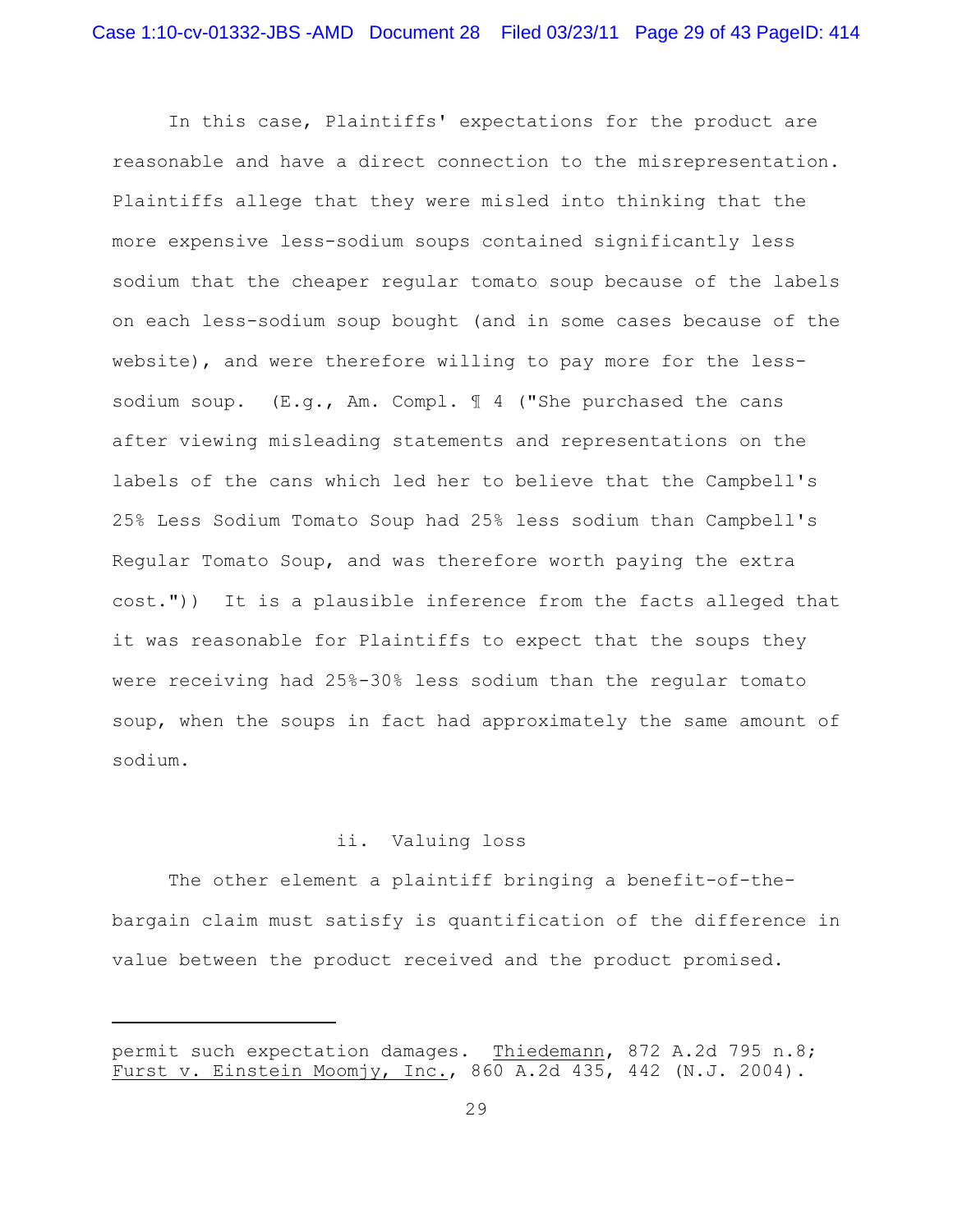Arcand v. Brother Intern. Corp., 673 F. Supp. 2d 282, 301 (D.N.J. 2009) (quoting Romano v. Galaxy Toyota, 945 A.2d 49 (N.J. Super. Ct. App. Div. 2008)); Furst, 860 A.2d at 441-42. Failure to quantify this difference in value results in the dismissal of a claim. See, e.g, Solo v. Bed Bath & Beyond, Inc., Civil No. 06-1908 (SRC), 2007 WL 1237825, at \*3 (D.N.J. April 26, 2007) (dismissing claim because "Plaintiff fails to specifically allege that what he did received was of lesser value than what was promised.").

The New Jersey Supreme Court's opinion in Thiedemann is instructive on this point. See generally 872 A.2d 783. That case involved Mercedes-Benz vehicles with a defective fuel gauge. Id. at 786. Because Mercedes repaired the defects for free, the trial court dismissed the claim, finding that the plaintiffs asserted "an inchoate and unsubstantiated loss of the benefit of the bargain," and that "[t]he motion record contains neither expert proof of diminution of value of any of plaintiffs' property or objective expectations." Id. at 789. The plaintiffs persuaded the appeals court that "the mere possibility that the fuel gauge defect may be present in replacement parts used in the repair of plaintiffs' vehicles rendered it likely that the problem could recur." Id. at 790. Reversing the appellate division, the New Jersey Supreme Court held that a loss in value can be an "ascertainable loss" only when it is "supported by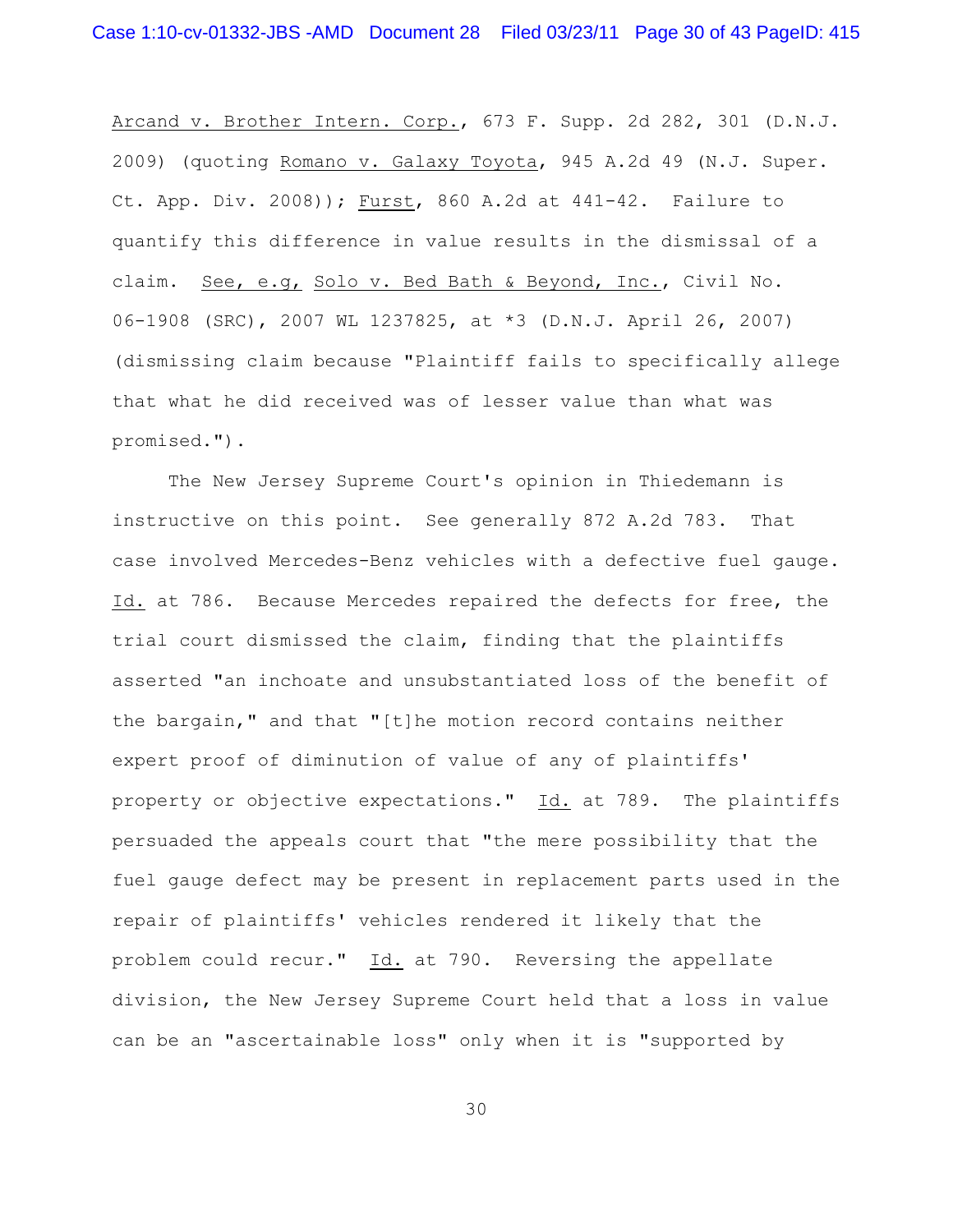sufficient evidence to get to the factfinder," and therefore the plaintiff "must proffer evidence of loss that is not hypothetical or illusory" and that is "presented with some certainty demonstrating that it is capable of calculation." Id. at 792-93. Plaintiffs had not proven with sufficient certainty that the car was worth less because of a defect which was repaired for free, and if so by how much. Id. The New Jersey Supreme Court was careful to add that "[w]e do not suggest that a benefit-of-the-bargain claim cannot support an ascertainable loss sufficient to allow a CFA claim to proceed to the factfinder; rather, it is the quality of the proofs that will determine a claim's viability." Id. at 795 n.8.

Unlike the plaintiffs in Thiedemann and the cases upon which Defendants rely, Plaintiffs in this case do not claim their injury is the entire purchase price of the misrepresented soups, nor do they assert some inchoate or undefined harm.<sup>12</sup> Instead,

 $12$  Most of the cases cited by Defendants involve plaintiffs that made no attempt whatsoever to quantify the difference between the value of the product received and the one promised. See Franulovic v. Coca Cola Co., Civil Action Nos. 07-539 (RMB), 07-828 (RMB), 2007 WL 3166953, at \*11 (D.N.J. Oct. 25, 2007) ("She has not alleged when she purchased Enviga or for what price . . . which advertising enticed her to buy Enviga, her expectations for Enviga based on the advertising, or Enviga's failure to live up to those expectations."); Mason v. Coca-Cola Co., Civil Action No. 09-0220-NLH-JS, 2010 WL 2674445, at \*7 (D.N.J. June 30, 2010) ("Plaintiffs do not allege, however, that what they received was of lesser value than what they were promised."); Shelton v. Restaurant.com Inc., Civil Action No. 10-0824 (JAP), 2010 WL 2384923, at \*4 (D.N.J. June 15, 2010) ("the pleadings are devoid of any facts which quantify or measure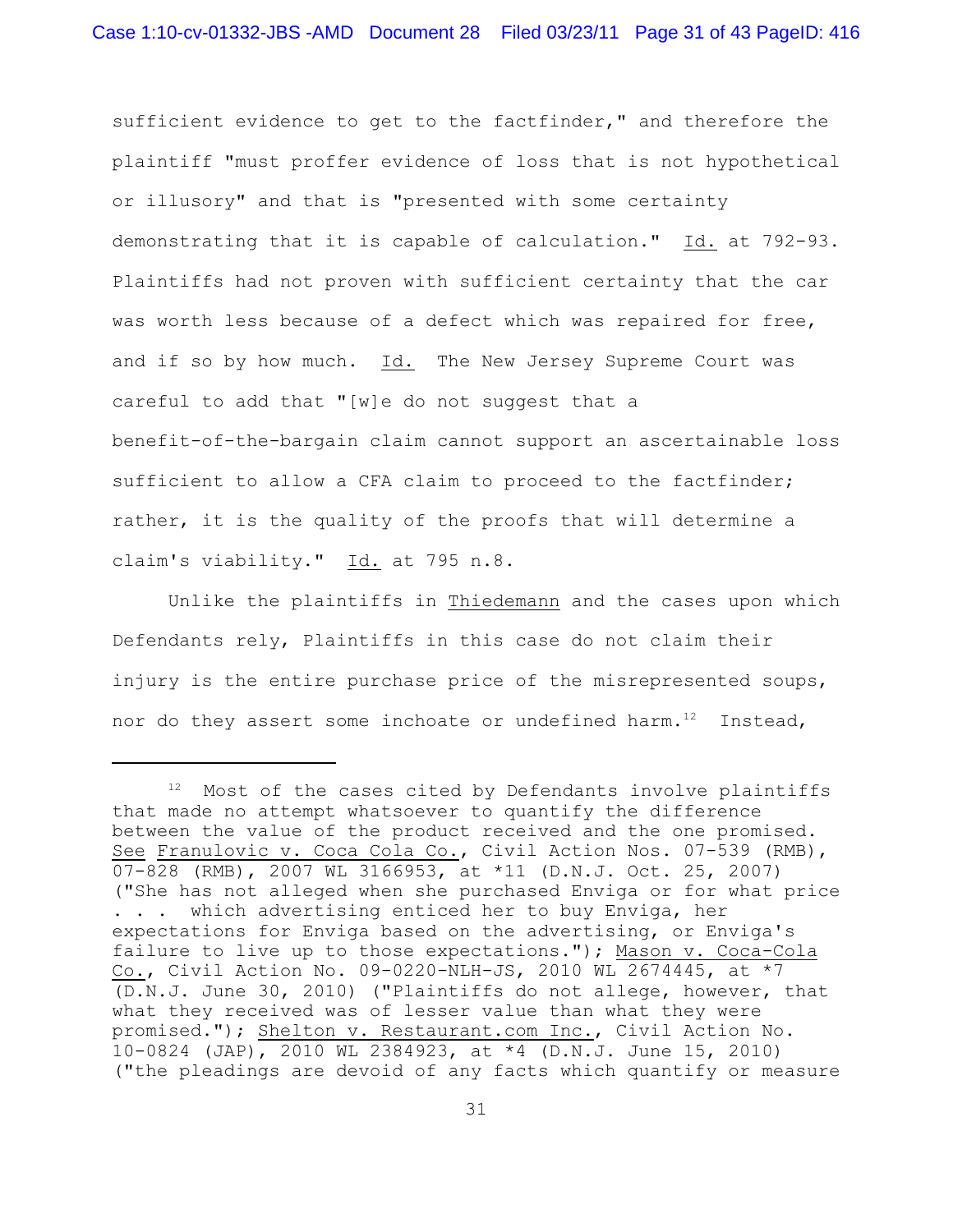Plaintiffs in this case assign a value to the thing promised (the price Plaintiffs willingly paid when they thought the soup contained less sodium than the cheaper alternative) and subtract the value of the equivalent for their purposes of the product actually received (the price of the regular tomato soup). As explained below, this methodology is sound and complies with the Consumer Fraud Act's requirement for ascertainable loss.

The difference in value between the product received and the product promised is not only the measure of damages in a benefitof-the-bargain Consumer Fraud Act claim, but also the measure of damages under an ordinary product warranty case. See Furst, 860 A.2d at 441-42 (quoting N.J. Stat. Ann. § 12A:2-714(2)). This is no coincidence. New Jersey courts look to contract law to guide the interpretation of "ascertainable loss" in benefit-of-thebargain claims under the Consumer Fraud Act. Furst, 860 A.2d at 441-42 (N.J. 2004).

Under the Consumer Fraud Act, as in contract law, there are

what loss was suffered"); In re Ford Motor Co. E-350 Van Products Liability Litigation (No. II), Civil Action No. 03-4558 (GEB), 2010 WL 2813788, at \*28 (D.N.J. July 9, 2010) ("The allegations set forth by the New Jersey Plaintiffs are replete with generalized statements concerning loss; however, the evidence submitted by the New Jersey Plaintiffs contains no specific proofs such that the losses could be quantified or measured."); Shannon v. Howmedica Osteonics Corp., Civil Action No. 09-4171 (JLL), 2010 WL 421096, at \*3 (D.N.J. Feb. 1, 2010) (citing Parker v. Howmedica Osteonics Corp., Civil Action No. 07-02400 (JLL), 2008 WL 141628, at (D.N.J. Jan. 14, 2008) (holding that allegation of purchase price, without other comparison information, is not enough).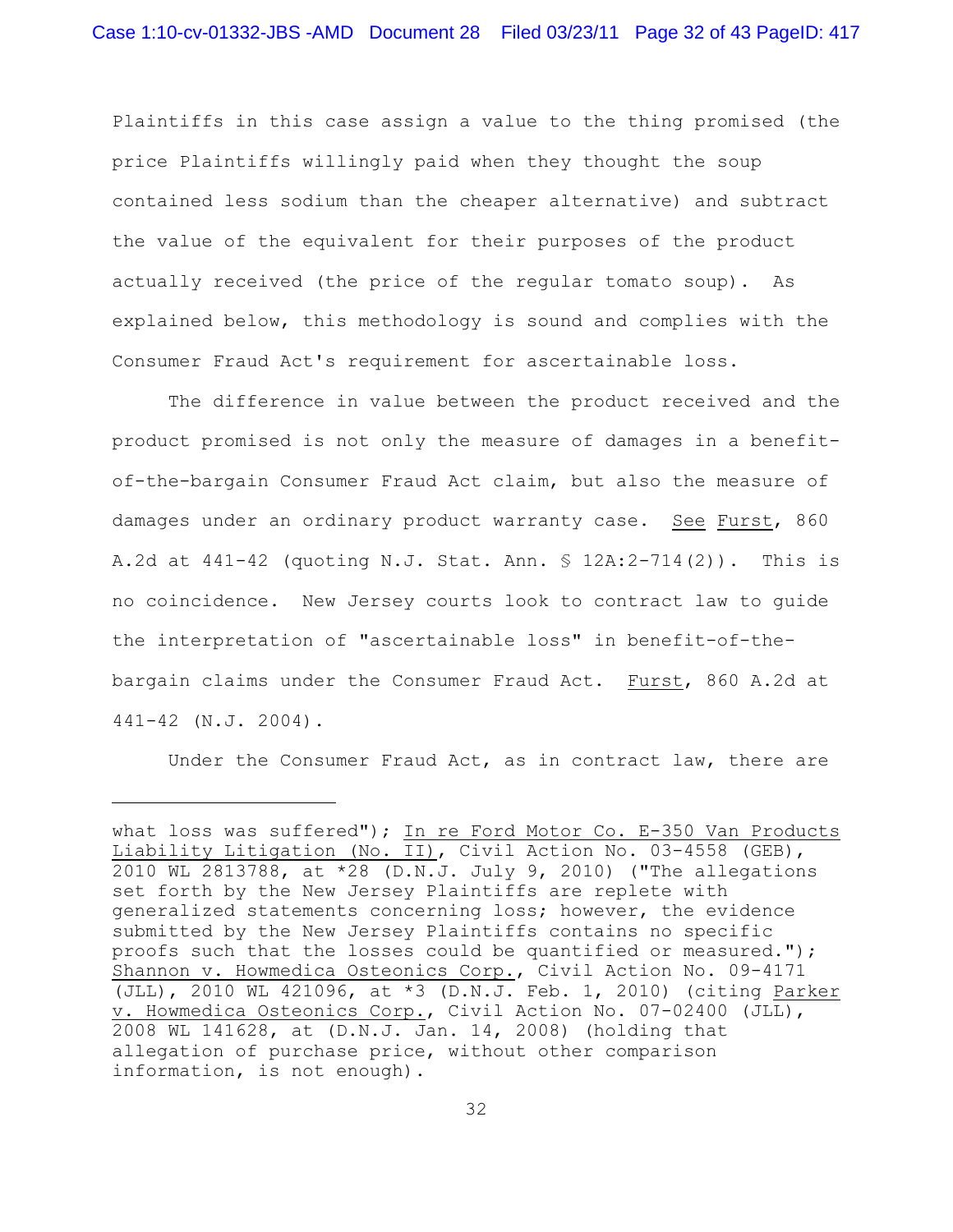many possible ways to prove the difference in value between the product received and the product promised. Often, plaintiffs will calculate the difference by reference to the market price of making the product actually received like the one warranted, either by modification or replacement. See, e.g, Talalai v. Cooper Tire & Rubber Co., 823 A.2d 888, 899 (N.J. Super. Ct. L. Div. 2001); <u>Furst</u>, 860 A.2d at 441-42.<sup>13</sup>

Plaintiffs propose a perfectly acceptable alternative for valuing the difference between the product promised and the one received for this case in which neither replacement nor modification would be useful for calculating the values. They compare the price they paid for the product as it was represented to the price of a product that is the equivalent for Plaintiffs' purposes of the product actually received. Cf. Lamond v. Pepsico, Inc., Civil No. 06-3043 (RMB), 2007 WL 1695401, at \*7

In principle, expectation damages are based on the plaintiff's personal assessments of value, not the aggregated valuations represented by the market price for something. See, e.g, West Willow-Bay Court, LLC v. Robino-Bay Court Plaza, LLC,  $\overline{C.A.}$  No. 2742-VCN, 2009 WL 458779, at \*4 (Del. Ch. Feb. 23, 2009) (citing Restatement (Second) of Contracts § 347 cmt. b (1981) and E. Allan Farnsworth, Contracts  $\S$  12.8 (4th ed. 2004)). But two factors generally result in the market price being the measure of value. First, like the Consumer Fraud Act, contract law requires the values to be reasonably capable of proof, see Thiedemann, 872 A.2d at 792-93; Restatement (Second) of Contracts § 352 (1981), and market prices are easier to prove than subjective valuations. Second, rules of cover and mitigation require the plaintiff to seek a replacement item when possible in the open market, leading to the fair market value operating as a ceiling in the absence of proof of special value.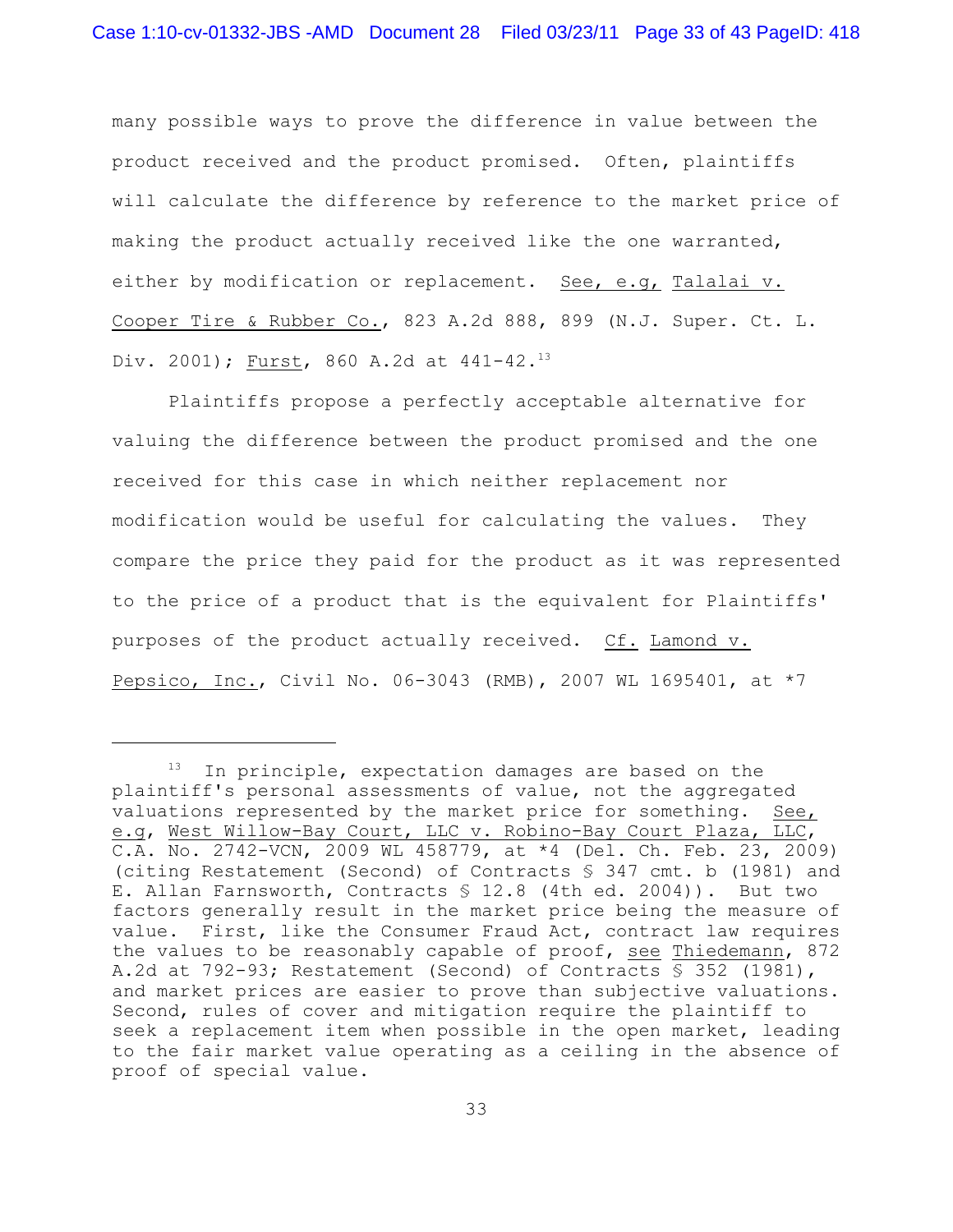(D.N.J. June 8, 2007) (rephrasing N.J. Stat. Ann. § 12A:2-714's measure of damages as "the amount paid for the product less the value of the product received").

Just as the approach to valuation that examines replacement or modification cost does not require the plaintiff to have actually paid for the replacement or modification, see Cox, 647 A.2d at 464 ("The victim is not required actually to spend the money for the repairs before becoming entitled to press a [Consumer Fraud Act] claim."), Plaintiffs' approach does not require the plaintiff to plead that he or she would actually have purchased the product used as the basis for comparison. These are approaches to valuing an injury; they are not the injury itself. Moreover, the valuations do not have to be perfect. They need only provide a reasonable basis for valuation that is not speculative or unquantified. See Arcand, 673 F. Supp. 2d at 300-01 (holding that plaintiffs cannot leave the court to speculate about whether what a plaintiff received was worth less than what a defendant promised); Restatement (Second) of Contracts § 352 cmt. a (1981) ("Damages need not be calculable with mathematical accuracy and are often at best approximate.")

In the present case, the determination of "ascertainable loss" may be a simple matter. To Plaintiffs, the only salient difference between the soup they bought thinking it to be a lesssodium tomato soup and the regular tomato soup is the label; the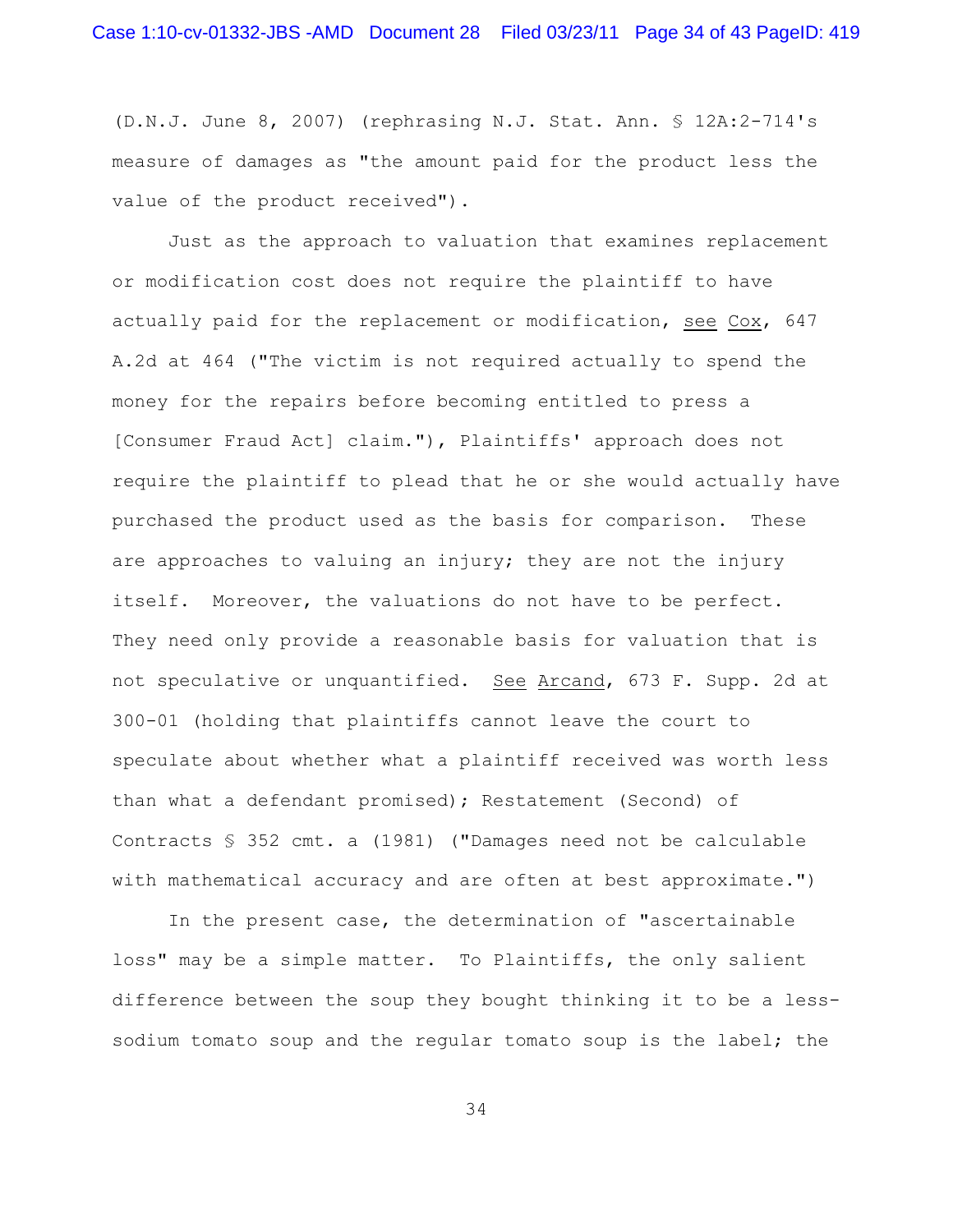misrepresentation thus caused ascertainable loss of the difference in retail price between what they paid for (lesssodium soup) and what they got (soup equivalent for their purposes to regular tomato soup). Plaintiffs' approach to valuation need not assume that the prices of these products are the result of every consumer being concerned about the same product characteristics as Plaintiffs, because the prices are not being used to show how much the market values certain amounts of sodium, but are instead being used to objectively measure the values to Plaintiffs of the product promised and product received. A reasonable reading of the Amended Complaint is that, according to Plaintiffs, the soup they paid for is identical, for their purposes, to soup that is 20 to 80 cents cheaper, and they bought it based on a misrepresentation. A reasonable fact-finder could therefore conclude that the reasonably calculated value to Plaintiffs of the item actually received was 20 to 80 cents less than the value of the item promised. That is a sufficient allegation of ascertainable loss under New Jersey law.

 It is difficult to imagine a way to value food products more precisely or objectively at the pleading stage than by the kind of comparison Plaintiffs employ. Plaintiffs have alleged a specific and definite basis for assessing the difference in value between the product promised and the one received that is at least plausible and that permits the court to calculate loss with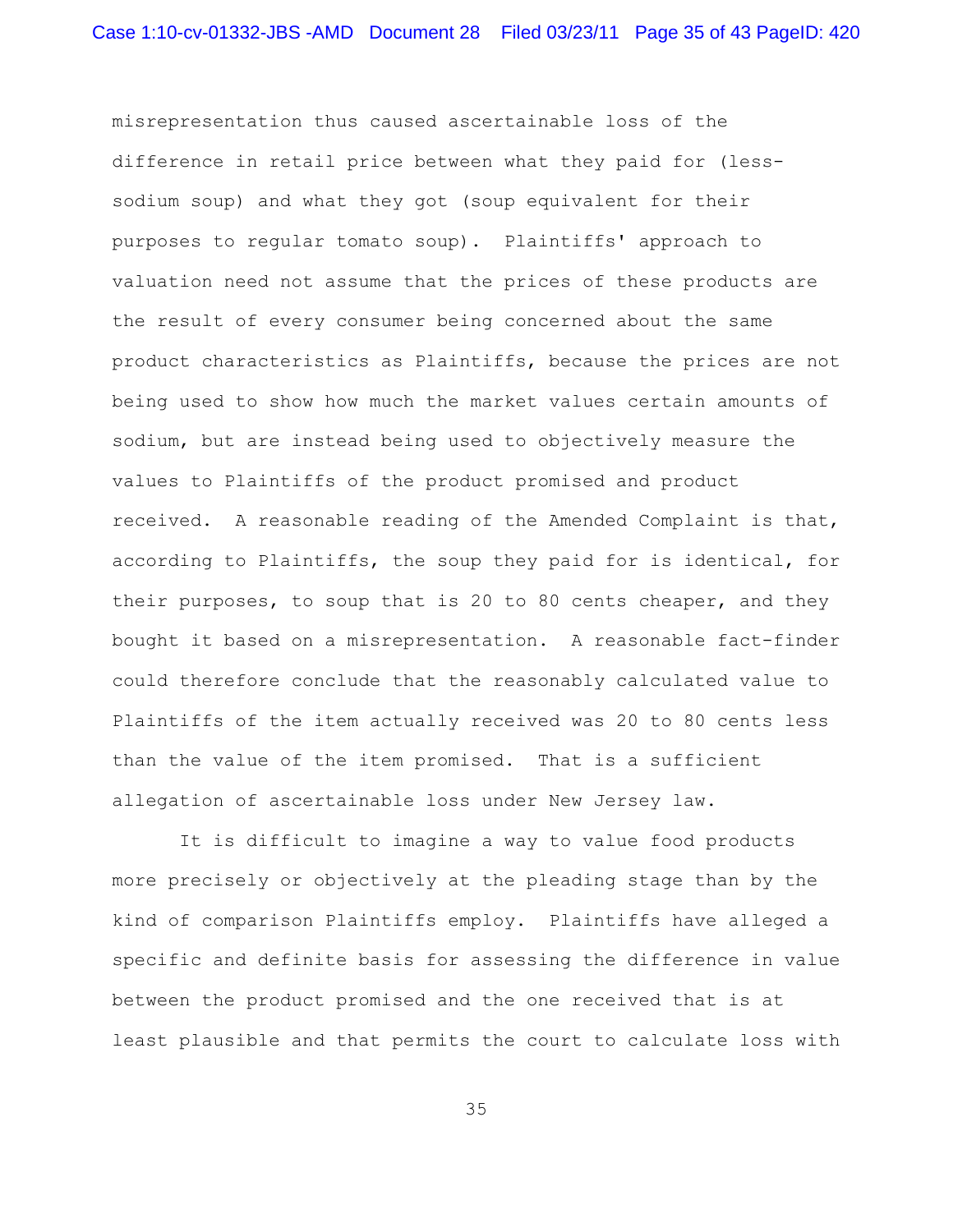a reasonable degree of certainty. To ask for more than this from Plaintiffs in the pleadings would be asking more than the Consumer Fraud Act and the Federal Rules of Civil Procedure require for pleadings.

### **D. Express Warranty Claims**

To plead a claim for breach of express warranty, a plaintiff must set forth facts sufficient to support a plausible inference that (1) Defendant(s) made an affirmation, promise, or description that became part of the basis of the bargain, and (2) the goods ultimately did not conform to the affirmation, promise, or description. New Hope Pipe Liners, LLC v. Composites One, LCC, Civ. No. 09-3222, 2009 WL 4282644, at \*5 (D.N.J. Nov. 30, 2009). Defendants' only arguments with respect to Plaintiffs' express warranty claim are the same arguments made with respect to the Consumer Fraud Act claim: that there is no misrepresentation and no injury. These arguments are meritless as to this claim just as they were meritless with respect to the Consumer Fraud Act claim. Defendants' argument as to the accuracy of the labels assumes facts not pleaded or relied upon in the Amended Complaint (the timing of the release of the labels and reformulated regular tomato soup), and assumes without any support that literally true but misleading representations cannot provide the basis for a claim. And Plaintiffs' pleadings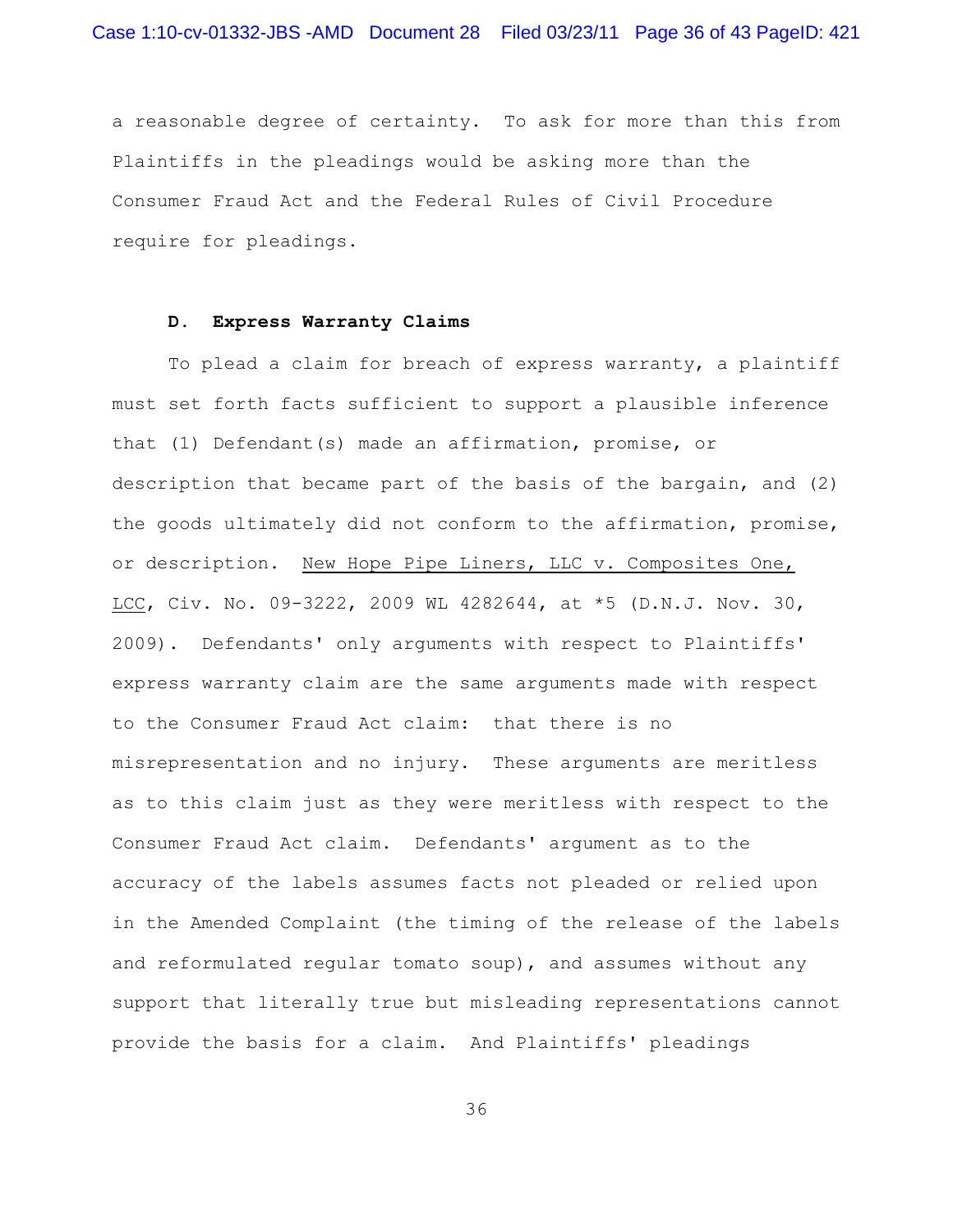adequately allege a sufficiently quantifiable injury, as explained at length above.

# **E. Particularity of Pleadings**

Plaintiffs must identify enough information about the misrepresentations and product transactions to satisfy Rule 9(b) of the Federal Rules of Civil Procedure for each of their claims. See In re Toshiba America HD DVD Marketing and Sales Practices Litigation, Civ. No. 08-939 (DRD), 2009 WL 2940081 at \*13 (D.N.J. Sept. 11, 2009) (finding insufficient particularity because the plaintiffs failed to allege where and when they made purchases, how much they paid, how much the product their received was worth, when misrepresentations were, and when the plaintiffs were exposed to them). But the law does not require specificity just for specificity's sake. The level of particularity required is sufficient details to put Defendants on notice of the "precise misconduct with which they are charged." Franulovic, 2007 WL 3166953, at \*11. In other words, "[t]o satisfy the specificity requirement of Fed. R. Civ. P. 9(b) the pleadings must state what the misrepresentation was, what was purchased, when the conduct complained of occurred, by whom the misrepresentation was made, and how the conduct led plaintiff to sustain an ascertainable loss." Zebersky v. Bed Bath & Beyond, Inc., No. CIVA 06-CV-1735 PGS, 2006 WL 3454993, at \*4 (D.N.J. Nov. 29, 2006).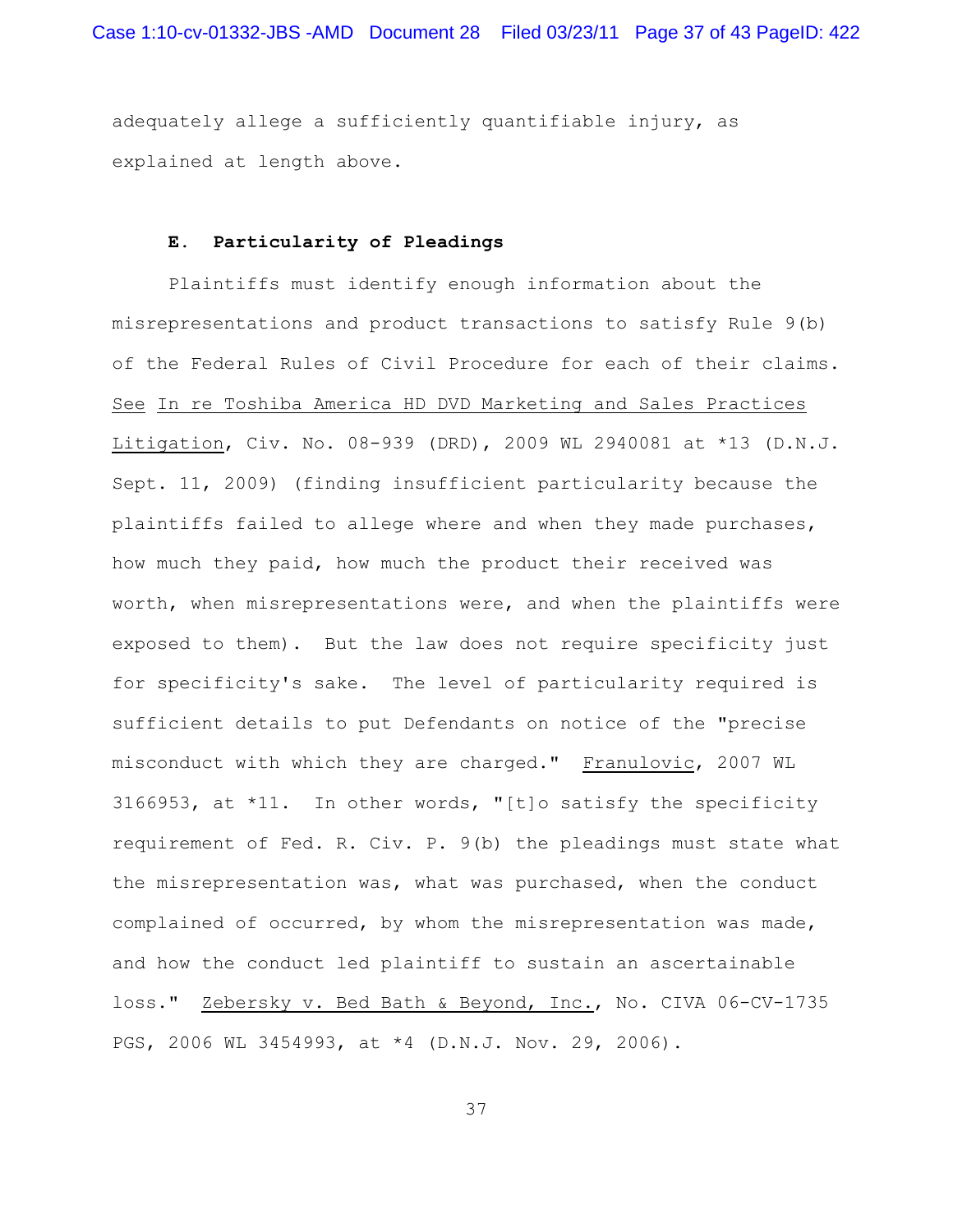### 1. Claims based on labels

The misrepresentation underlying these claims is the misleading reference food comparator on each label of the soup. What was purchased was soup that Plaintiffs thought was comparable to Campbell's regular tomato soup but significantly lower in sodium. The conduct complained of occurred between September 1, 2009 and the filing of the Amended Complaint, and the conduct led to an ascertainable loss because Plaintiffs received a product worth 20 to 80 cents less than the soup they agreed to pay for. That is all the information that is required at this stage.

Defendants argue that since Plaintiffs fail to specify whether they saw the label of the 480 mg regular tomato soup before purchasing the less-sodium soups that Plaintiffs therefore do not sufficiently allege that they were misled. But the statements on the labels can be misleading even to a consumer who did not know the sodium content of the 480 mg regular tomato soup. If a manufacturer represents that a higher-priced television has a 25% higher resolution than the manufacturer's regular 50" television, when in fact the two have the same resolution, it is not necessary for the misled consumer to know that the regular 50" television also had 1920 x 1080 resolution in order for the consumer to have been misled by the claim.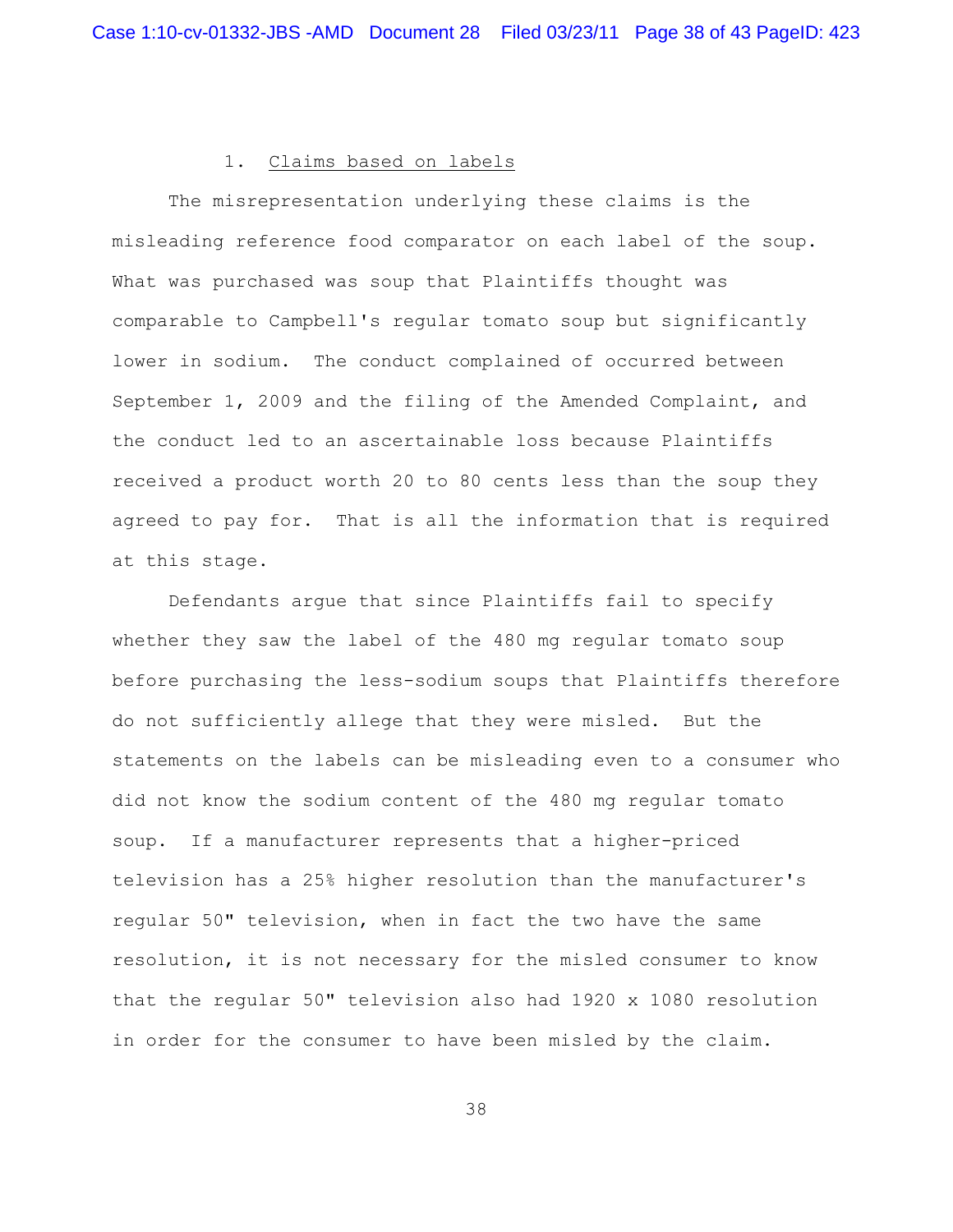Defendants would engraft a requirement upon the New Jersey Consumer Fraud Act and the law of express warranty that requires consumers to examine the comparable product in order to determine whether to accept the seller's representations about the comparison. No case has ever so held, and such a theory would turn New Jersey's protective laws upon their head.

Relatedly, Defendants argue that Plaintiffs must specify the stores from which they bought the less-sodium soups and the dates of purchase so that Defendants know if the stores were selling the reformulated 480 mg soup and not the older 710 mg soup. If the Amended Complaint were to be evaluated in light of facts alleged by Defendants' counsel, then this argument might be correct — perhaps Plaintiffs could not have reasonably read the comparison claims to refer to a product that was not yet for sale. However, whether and when there was a change in sodium content of the regular tomato soup is an issue outside the scope of the pleadings and this motion. Plaintiffs are not required to plead their claims in such a way as to answer all relevant questions about liability that Defendants might have based on facts known to Defendants. Plaintiffs' pleadings are not drafted by clairvoyants who must anticipate possible defenses that could be raised. Defendants will have ample opportunity to obtain discovery of relevant facts and, if appropriate, through contention interrogatories.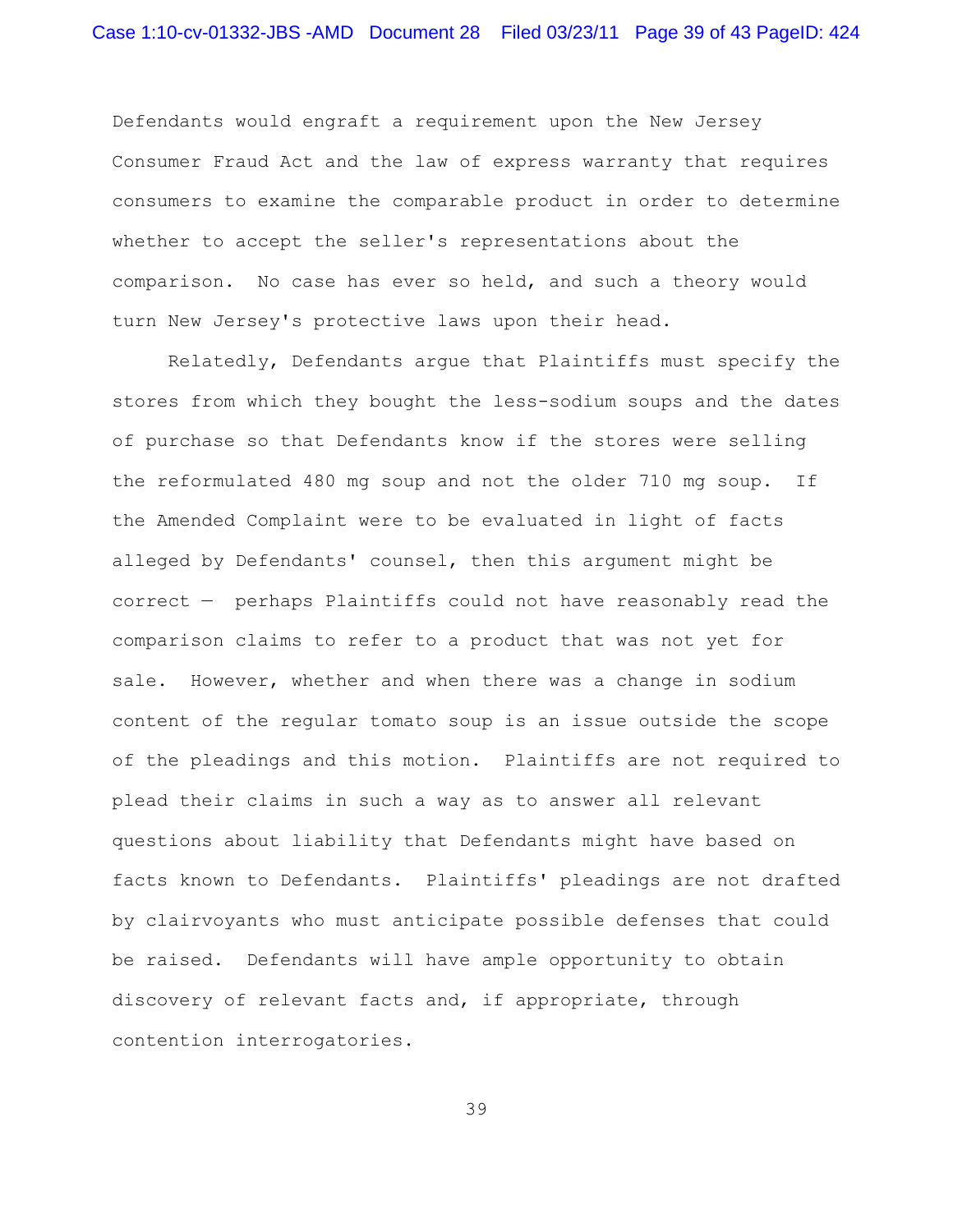## 2. Website claims

Defendants characterize Plaintiffs' allegations about the website as not stating whether Plaintiffs even viewed the relevant page, and not stating whether that misrepresentation caused Plaintiffs to purchase the higher-priced soup. But at least one named Plaintiff alleges that she purchased the higherpriced soup "after viewing misleading statements and representations on the labels of the cans and Campbell's website which led her to believe that the Campbell's 25% Less Sodium Tomato Soup had 25% less sodium than Campbell's regular tomato soup." (Am. Compl. ¶ 7.) Reading the Amended Complaint as a whole, this allegation is reasonably read as being that Plaintiff Velez viewed the misleading statement identified by Plaintiffs in paragraph 27, and that this was part of what caused her to buy the higher-priced soup. For her, at least, the allegation is sufficiently particular.

None of the other named Plaintiffs makes a sufficiently detailed allegation regarding the misrepresentations on the website. This means that some of the named Plaintiffs will not be able to rely on that factual basis for their claims under the Consumer Fraud Act and common law of contracts; these Plaintiffs will instead be forced to rely on their allegations regarding the labels alone. To the extent this raises issues with respect to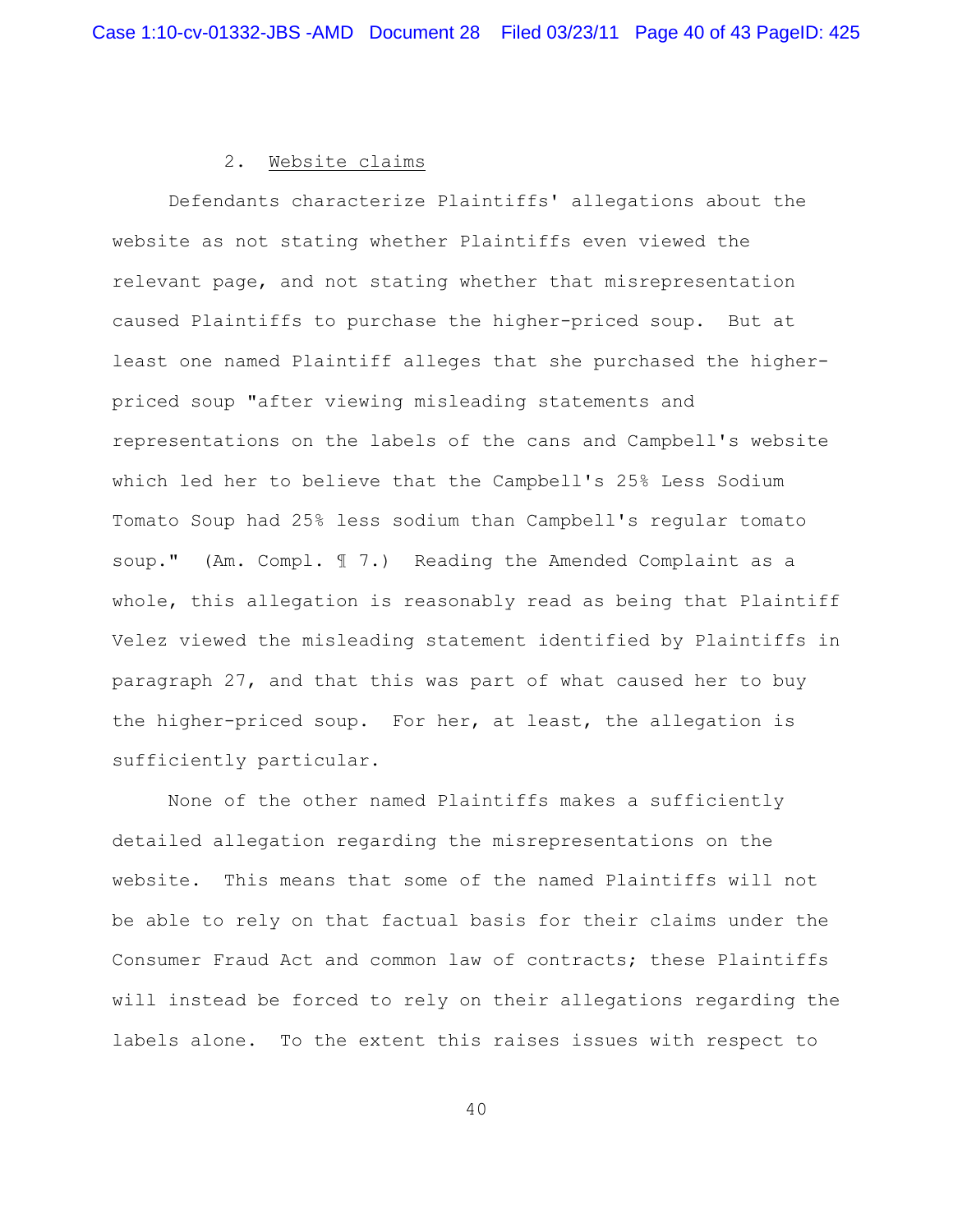the class nature of this suit, those issues will be taken up when a class certification motion is filed.

# 3. Marketing materials claims

To the extent that Plaintiffs base their claims on misrepresentations made in unidentified "marketing materials," this basis for the claims is not pleaded with sufficient particularity. Defendants are given no notice about which marketing materials are alleged to be misleading or how precisely they are misleading.

## **F. Parent Company Liability**

Finally, Defendants argue that Plaintiffs failed to allege any facts suggesting that Campbell Soup Company took any of the actions at issue in this matter. But Plaintiffs do allege that the "Campbell Soup Company marketed and sold its 25% Less Sodium Tomato Soup and the 30% Less Sodium Healthy Request Tomato Soup, throughout the United States during the Class Period." (Am. Comp. at ¶ 9). Indeed, the soup labels themselves refer only to Campbell Soup Company. Plaintiffs also allege that Campbell Soup Company and the Campbell Sales Company engaged in a common plan and scheme to deceive soup consumers through the use of misleading representations on the soup labels and website. (Id. at ¶¶ 1, 2, 16, 55). It is entirely plausible that both companies were involved in the creation or approval of labeling,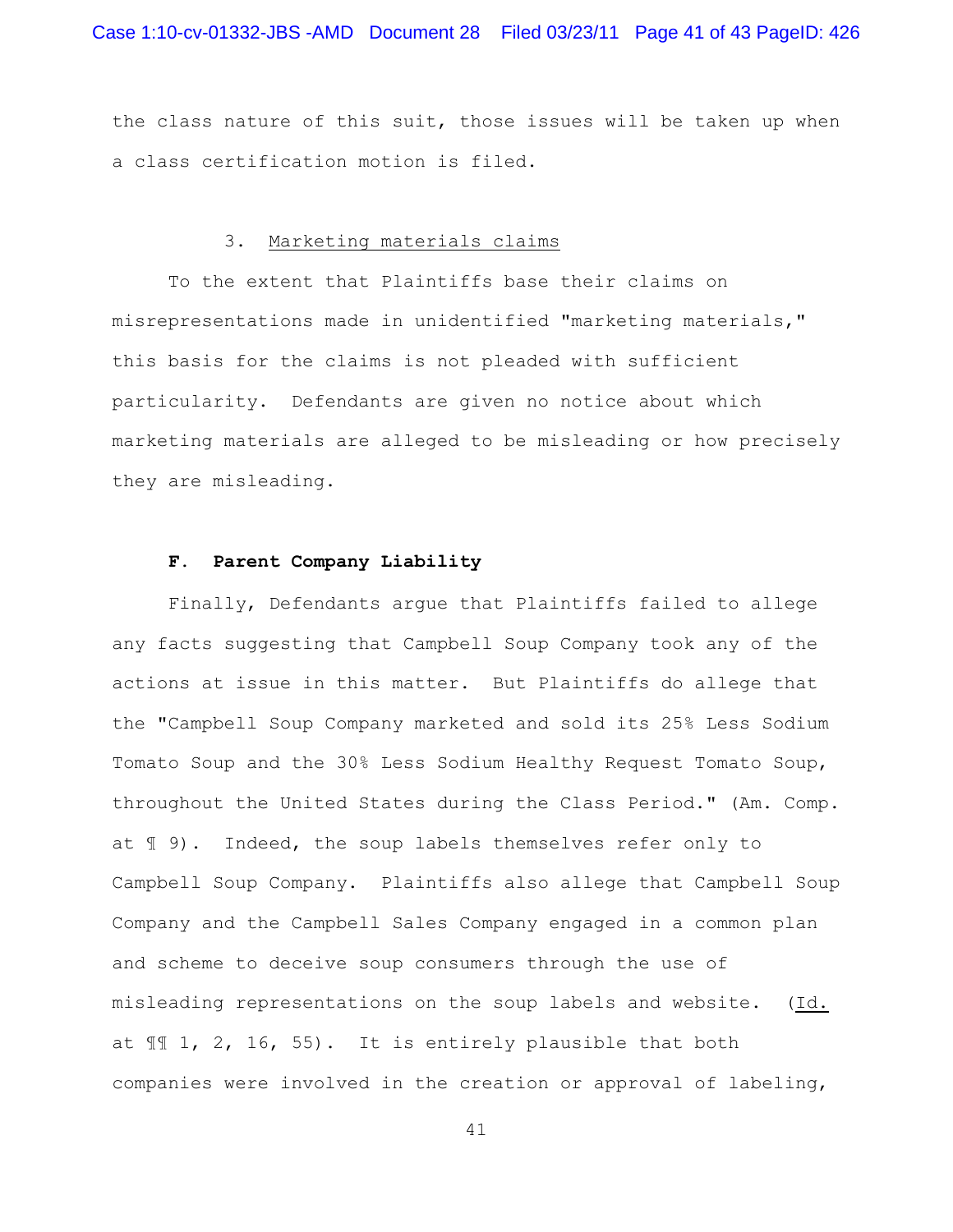creation or approval of other marketing and the website, and the timing of release and sale price of the various soups. Defendants also maintain in a footnote of the brief supporting the motion to dismiss that service upon Campbell Sales Company was improper, but neither entity makes a motion pursuant to Rule 12(b)(5) or provides the grounds for such a motion. Accordingly, claims against the Campbell Soup Company will not be dismissed on this ground.

# **IV. CONCLUSION**

Some of the theories supporting Plaintiffs' claims are either insufficiently pleaded or preempted. The allegations regarding unspecified "marketing materials" and Defendants' website are insufficiently pleaded under Rule 9(b), Fed. R. Civ. P, except for Plaintiff Velez's allegations regarding the website, which are sufficient. Additionally, the claims regarding omission of information from the labels are preempted by the FDCA's nutrition labeling requirements. The rest of the allegations in the Amended Complaint, however, are pleaded with sufficient particularity and content to support claims under the New Jersey Consumer Fraud Act and for breach of express warranty that are not preempted by the FDCA's nutritional labeling requirements because these state law causes of action would impose no different labeling requirements than those in effect under the FDCA.